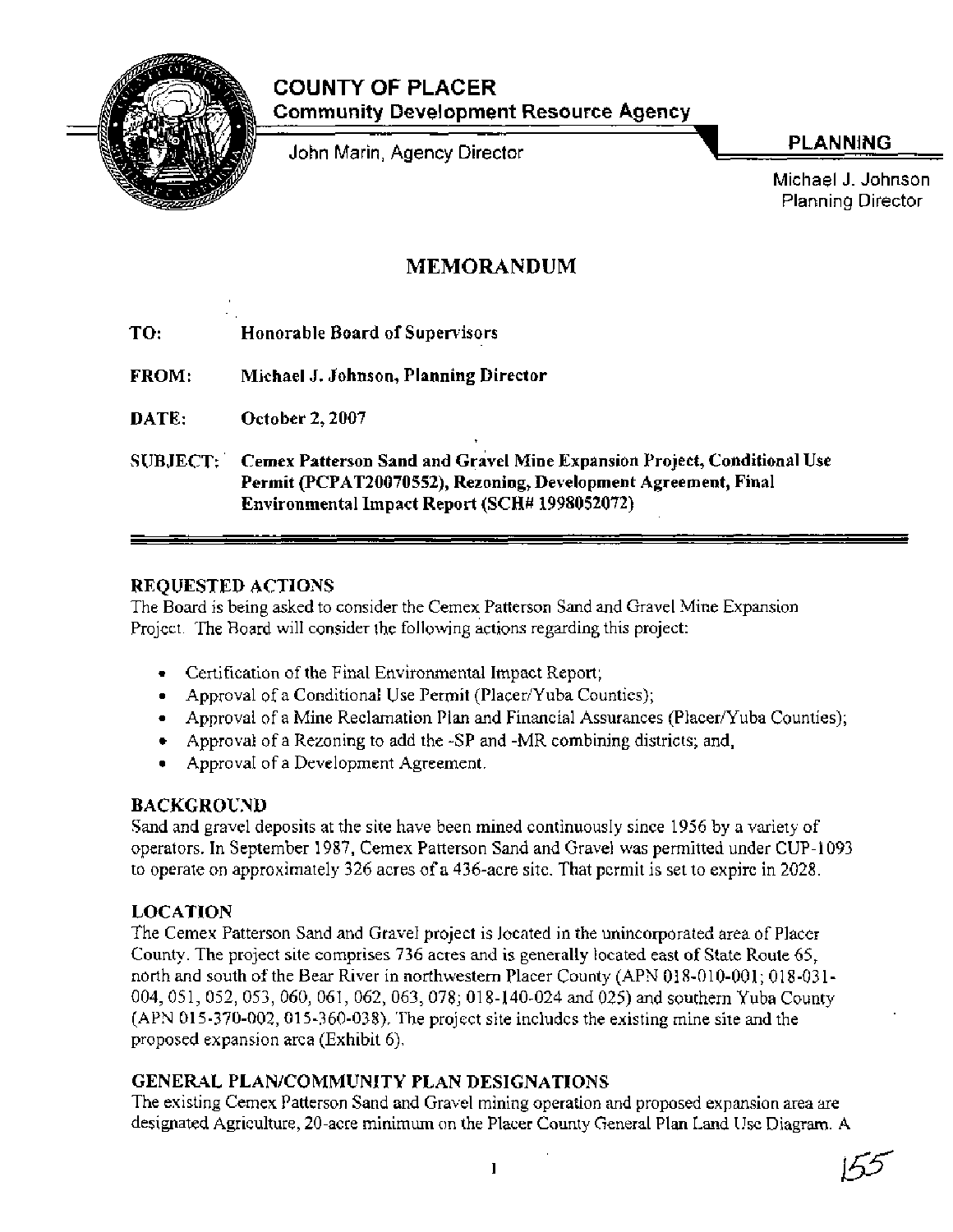portion of the project site lies in Yuba County (approximately 63 acres) and has a General Plan designation of Valley Agriculture.

A portion of the haul route along Riosa Road is within the Sheridan General Plan and designated Rural Residential (1 dwelling unit/2.3-5 acres), Medium Density Residential (2-4 dwelling unitslacre), and General Commercial along State Route 65.

#### **ZONING**

The zoning of the current Cemex Patterson Sand & Gravel mining operation area is Farm (F) with combining designations. The current mining operation in the southeast portion of the site is zoned F-B-X-MR. The B-X combining district allows for different parcel sizes than otherwise be required by the zone district based on special characteristics of the site. The second combining district, -MR (Mineral Reserve), identifies lands containing valuable mineral resources, protects the opportunity for extraction and use of such resources from other incompatible land uses, provides for the extraction of mineral resources and the reclamation of lands subsequent to such extraction. The zoning of the mine expansion area in the remaining portion of the site to the west and northwest is zoned F-B-X.

In Yuba County, the 63+/- acres of the expansion area are currently zoned AE- 10 (Agriculture Exclusive, 10-acre minimum).

### **APPLICANT**

Cemex Construction Materials LP. The applicant leases a portion of the expansion area from AKT Wheatland Ranch LLC for which Placer County has obtained a Letter of Authorization.

### **PROJECT BACKGROUND**

The Cemex Patterson Sand and Gravel Mine Expansion Project EIR (SCH No. 1998052072) was prepared pursuant to CEQA and the County's Environmental Review Ordinance. A Notice of Preparation (NOP) and Initial Study for preparation of the EIR was distributed in June 2000. A subsequent NOP for potential construction of an alternative haul route to bypass the community of Sheridan was published in March 2001. The Initial Study determined impacts relating to Population, Housing, and Recreation would not be impacted by the proposed project and were therefore excluded from further environmental evaluation.

From mid-2000 to November 2004, the County undertook environmental evaluations to determine the impacts of the proposed project and to prepare the Draft EIR. The Draft EIR evaluated the potentially significant and cumulative impacts to land uselagriculture, visual resources, public services, traffic, air quality, noise, **geologylminerals/soiIs/paleontological**  resources, water resources, biological resources, public health/safety, hazardous materials, and cultural resources. In assessing these resource areas, the Draft EIR evaluated the existing environmental resources in the project vicinity, potential impacts of the proposed project on those resources, and identified mitigation measures that could avoid or reduce the magnitude of those impacts. In addition to assessing the environmental impacts associated with the proposed expansion, the Draft EIR evaluated five alternatives (three mine expansion and two alternative haul route alternatives). In November 2004, the County released the Draft EIR and circulated the document for a 45-day public review period.

The Draft EIR was circulated to responsible and trustee agencies having jurisdiction over natural resources that could be affected by the project, or having expertise or interest in environmental resources. In addition, interested organizations, businesses, and members of the public received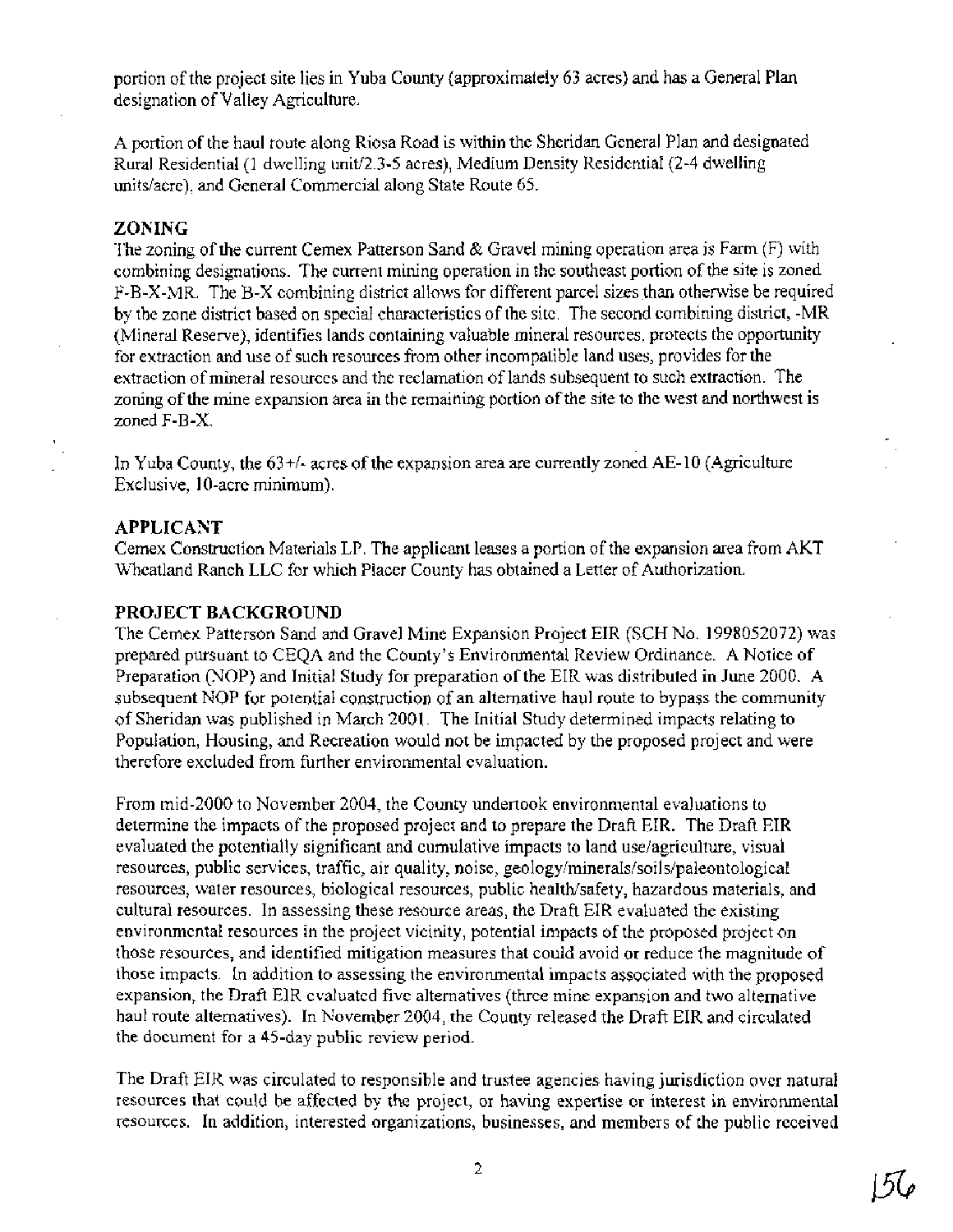copies of or were made aware of the availability of the Draft EIR. During the Draft EIR public review period, comment letters were received from nine public agencies, three organizations, and 14 public citizens. The majority of comments received, approximately 70 percent, focused on project traffic, alternative haul routes, the asphalt batch plant, and non-EIR/administrative issues.

While the Draft EIR was completed in October 2004, the Final EIR was not published until August 2007. The delay was caused by circumstances surrounding the project which intervened with the normal timing of CEQA review and County approvals. Some of the more onerous events prolonging the process include the acquisition of the previous mining company (RMC) by CEMEX, purchase of much of the underlying expansion area by a new landowner, renegotiation of the existing lease on the property, and protracted contract negotiations with the local union.

Following the public comment period, the Final EIR was prepared, Part I (Response to Comments), together with Final EIR Part II (Revised Draft EIR) constitutes the Final EIR for the proposed Cemex Patterson Sand and Gravel Mine Expansion Project. Final EIR Part I consists of comments received by the County on the DEIR, responses to the comments, and a description of changes to the Project as circulated in the Draft EIR. Final EIR Part I1 contains the Revised Draft EIR which provides changes to the document in underlinelstrikeout format.

Based upon the comments received, the applicant has modified the project to remove the asphalt batch plant, revise the project boundaries and phasing, reduce the length of mining operation by 10 years, and preserve 10-acres of oak woodland that were proposed to be removed.

## PROJECT DESCRIPTION

The applicant is requesting approval of the following:

- extension of the mine's operational life from 2028 to 2045;
- expansion of mining activities onto 355 acres adjacent to the current operation, to be completed in six phases;
- modification of the current mine reclamation plan with financial assurances;
- issuance of a Conditional Use Permit (utilized by both Placer and Yuba counties) to allow for the quarrying activities; and,
- rezoning of the proposed mine expansion areas within Placer County to include a Mineral Reserve (-MR) combining district.

**Existing Operations:** In recent years, the demand for sand and gravel products (i.e., largely for building and roadway materials) from the existing operation has continued to increase. Since the 1996 closure of a sand and gravel operation in Rocklin, the Patterson Sand and Gravel mine has been the closest supplier of these materials for construction activities in southern Placer County. To help ensure the company's ability to meet current and future demand for these products, the applicant is proposing to expand the existing operation to extend the operational mine life. The project site is currently permitted (CUP-1093) to actively operate on approximately 326 acres. The current permit is set to expire in 2028. The mining operation uses methods and equipment common to the industry. Off-channel sand and gravel deposits are mined using a continuous excavation, beginning with surface and near-surface materials, primarily sands; no in-stream mining is conducted at the existing operation. Because of the nature of the sand and gravel deposits, little or no overburden is encountered during mining operations. Once the surface materials are removed, the remainders of the deposits are mined by layer using excavators and dozers with sequential pit dewatering to a maximum depth of approximately 100 feet, depending on specific subsurface conditions encountered during mining.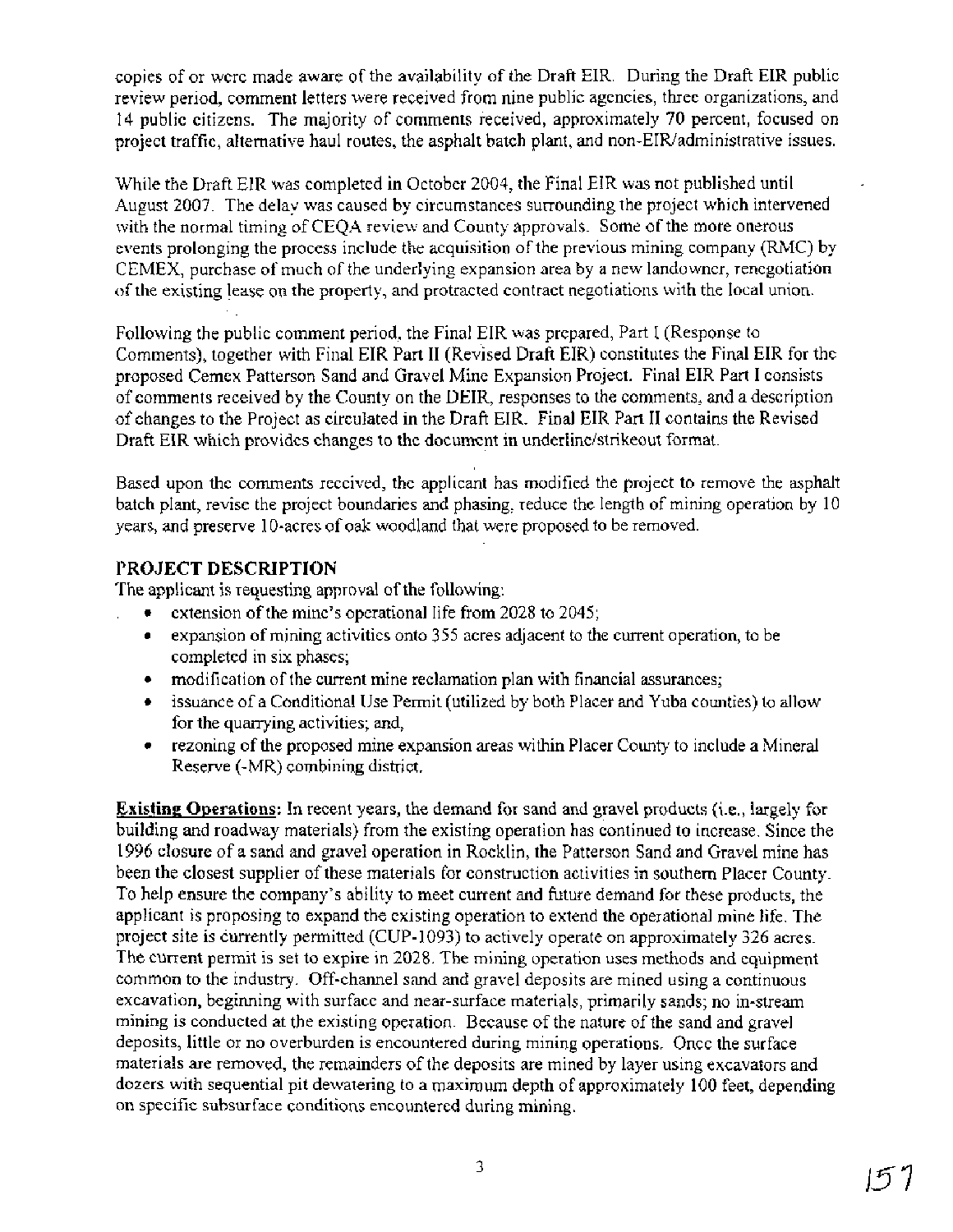Mined materials are transported on haul trucks and scrapers to the on-site processing plant, located south of the Bear River, for processing. The processing plant consists of washing, screening, crushing, and sorting operations to process the mined materials into market-grade materials, such as concrete aggregate, topsoil, and white sand. Materials from this site are primarily used for building and road improvements in southern Placer County. The processing plant includes three main facilities: two wash plants and a crushing plant. Water used for processing operations (and appurtenant uses) is supplied from reclaimed wash water and fresh water obtained from groundwater in the mine pits. Most of the water is recycled through a closed system; the remaining water is either reused onsite for dust control or is conveyed back to the processing plant for reuse in aggregate processing operations. The processing plant, supporting maintenance shop, scale house, and offices are located south of the Bear River while the majority of the current mining operations occurs on the north side of the river.

The current route for outbound haul trucks follows Camp Far West Road south to Porter Road, Porter and Karchner Roads south to Riosa Road, and Riosa Road to State Route 65. Trucks then travel either northbound or southbound on State Route 65 to their destination. Returning haul trucks and delivery vehicles travel the reverse of the outbound haul route (Exhibit 8).

**Proposed Expansion Operations:** The approximate 355-acre proposed expansion area is located entirely on private property immediately west, north, and south of the existing operation. The proposed project would incorporate the facilities and operations of the existing mine described above and operate as an extension of the existing mine (Exhibit 4). A new office building near the site entrance is proposed to replace the portable office. The project would extend the estimated operation life of the mining to approximately 2045. Total sand and gravel deposits that underlie the existing mining and proposed expansion areas are estimated to be approximately 38 million tons. The average annual production rate (AAPR ) would be reduced from about 1.5 million tons per year to 1.25 million tons per year. Annual production, however, would depend on specific market demand for sand and gravel products. Because 1.25 million tons per year represents the average production rate, the mine would produce more than 1.25 million tons per year of aggregate some years, and less in others, with a maximum of 1.82 million tons per year. Mining and reclamation would be conducted in six phases through the anticipated life of the Project.

The existing processing plant would be expanded to the south by approximately 11 acres. Processing operations associated with the proposed expansion would consist of the same methods as those for the existing operation and would use the existing facilities. Some of the mined materials would be processed near the pit area in a portable topsoil screening plant. This portable plant screens topsoil grade material from larger aggregate. Other mined materials would be processed in the main processing plant located south of the Bear River. Mined materials would be washed, screened, and crushed at rates similar to the mining rates.

#### **Hours of operation:**

| Business and Hauling/Trucking:   | Mon-Fri, $6$ a.m. $-5$ p.m. Sat, $6$ a.m. $-$ noon |
|----------------------------------|----------------------------------------------------|
| Mining, Processing, Reclamation, |                                                    |
| and Onsite Transport:            | Mon-Sat, $7$ a.m. $-10$ p.m.                       |
| Crushing:                        | Mon-Sat, $7$ a.m. $-10$ p.m.                       |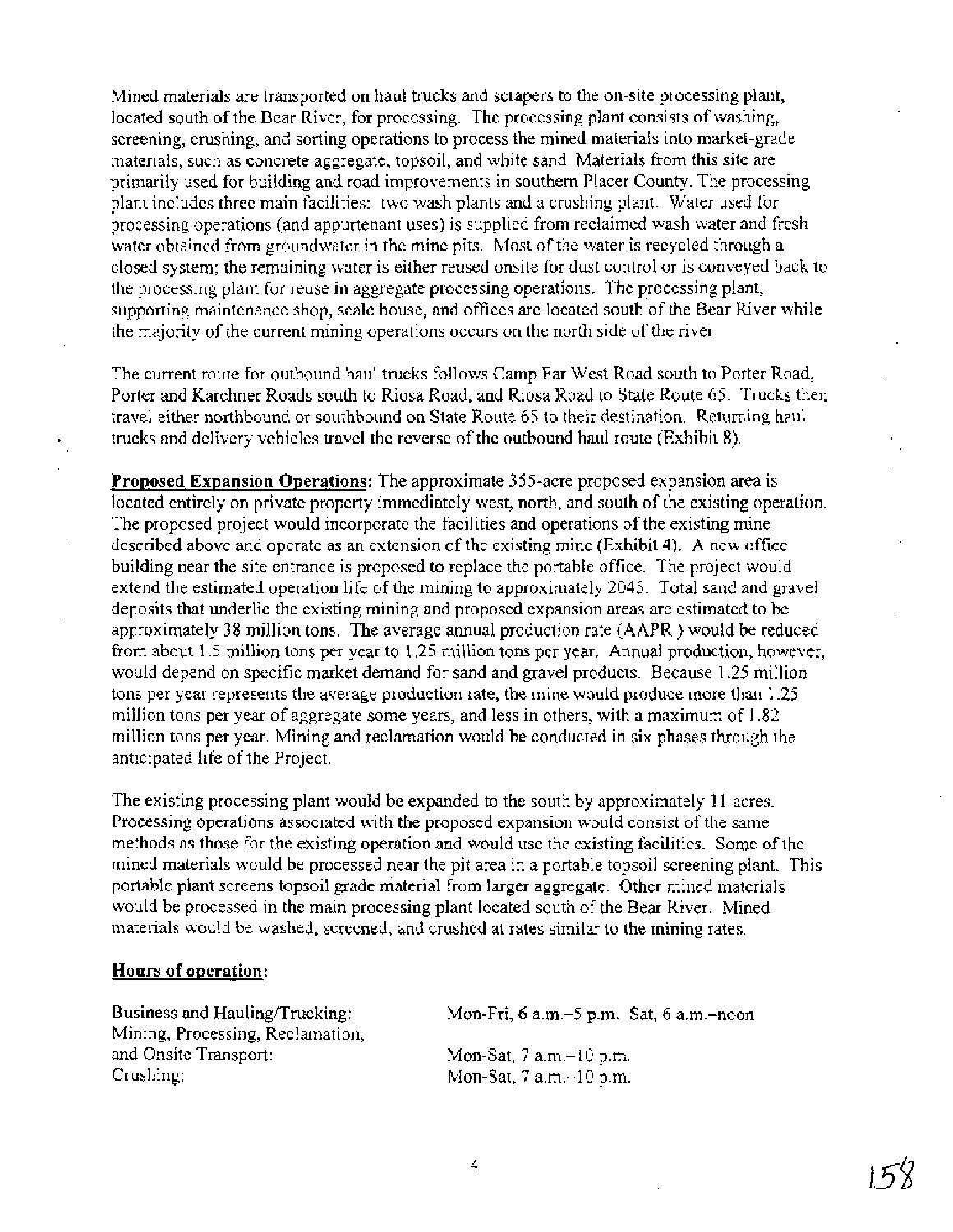## **ENTITLEMENTS**

**Conditional Use Permit:** In order to operate a mine and the related processing facilities in the Farm zone district, it is necessary to obtain approval of a Conditional Use Permit (CUP). Staff has prepared a recommended list of conditions of approval for the CUP (Exhibit 9). Additionally, findings have been prepared which must be considered by the Commission in order for the CUP to be approved (Exhibit 2).

**Rezoning:** The subject rezone is based upon requirements of the Placer County Zoning Ordinance and Mitigation Measure R4-2 from the Final EIR which requires the addition of the -SP combining district (Exhibit 4).

**(-MR) Mineral Reserve:** The existing site includes the -MR combining district; however, the expansion area does not. The applicant requests approval to add the -MR combining district designation on Assessor's Parcel Numbers 018-010-001-510 and 018-031-078-000. This rezoning is intended to conform these parcels to the zoning of other Placer County parcels that comprise the mine site, and to make explicit through the zoning designation that mining operations are occurring on these parcels. The proposed addition of the -MR combining district is consistent with the General Plan Land Use Designation of "Agriculture, 20 acre minimum," within'which mining is an allowable use.

**(-SP) Special Purpose:** The Special Purpose designation is used to require some type of discretionary review of most uses on lands with the designation. The purpose is to restrict the use of the property to uses that are determined to be compatible with a "special use" in the vicinity. In many cases, the -SP combining district is applied to properties that are contiguous to the special use (i.e., airport, sewage treatment plant, mine, or landfill) if the adjoining properties could be impacted by the special use. The site which contains the special use is often designated with -SP combining district as well. In this case, the special use is the mining operation and the -SP combining district would be applied to properties that are directly impacted by mining. Direct impacts are assumed to be noise, air quality, traffic, impacts to groundwater, etc. The -SP combining district is a Mitigation Measure (MM R4-2) and included as a condition of approval for this project. The list of properties to be rezoned to add the -SP combining district include Assessor's Parcel Numbers 018-010-001-510, 018-031-078-000, 018-031-004-000, 018-03 1-05 1-5 10, 018-03 1-052-5 10, 018-03 1-053-5 10,018-03 1-060-000,018-03 1-061-000, 01 8-03 1-062-000, 01 8-03 1-063-000, 01 8-140-024-000, 01 8-140-025-000. The addition of the -SP combining district is consistent with applicable Placer County and Sheridan General Plan policies.

**Reclamation Plan:** The mining areas would be reclaimed in accordance with Surface Mining and Reclamation Act (SMARA), which requires surface mines to be reclaimed to a usable condition that is readily adaptable for a productive and alternative land use that creates no danger to public health or safety. Proposed uses of the mined areas would consist of wildlife habitat, a private lake, and agricultural uses. Created wildlife habitat and watershed areas would consist of one lake, emergent marsh habitat, and the Bear River Corridor Preservation Area. The lake would encompass approximately 300 acres.

Mine reclamation would occur both during the mining phases (concurrent reclamation) and after the completion of mining at the project site (final reclamation). Concurrent reclamation activities would include recontouring and revegetation of mine pit side slopes, expansion and construction of levees, and the use of sandy silts and processing wastes for pit backfilling and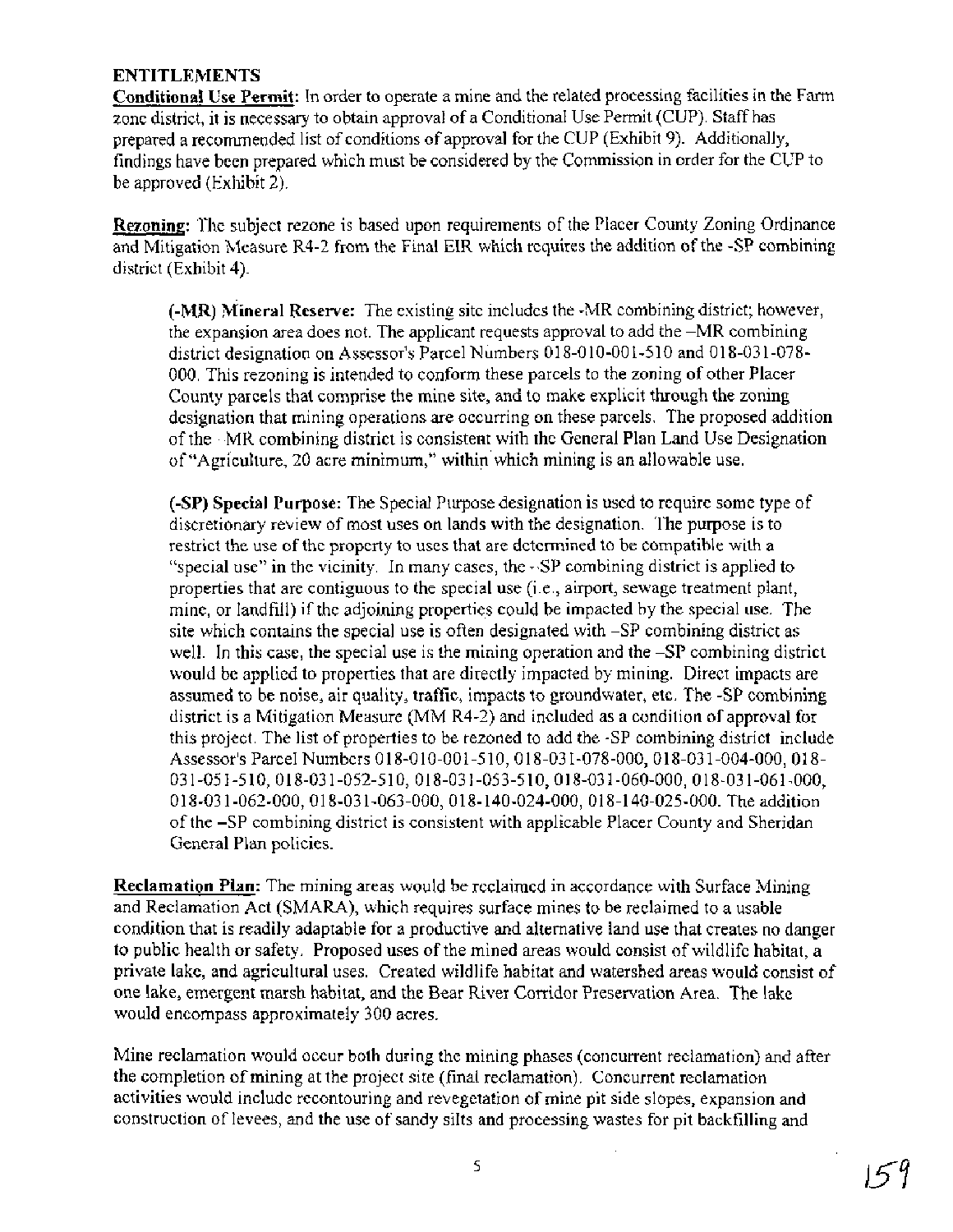growth media for use in revegetation of mine-related facilities. Concurrent reclamation would proceed in the mined areas within approximately four years of the initiation of mining within each phase with the exception of development of a water body.

A draft Mine Reclamation Plan was circulated with the Draft EIR in November 2004. In response to comments from the Department of Conservation and others, aspects of the Project were revised, and an Addendum to the Reclamation Plan was prepared and circulated with the Final EIR. On July 20,2007, County staff submitted a letter to the Department of Conservation that served as the 30-day notice required by Public Resources Code Section 2774(d)(2), and which included draft responses to the Department's comments. The Final EIR also included those responses to comments.

**Development Agreement:** The Development Agreement, which would be entered into by and between the Applicant and Placer County, would require the Applicant to perform and/or provide funds for the performance of improvements within the community of Sheridan (Exhibit 5), including monetary contributions towards public infrastructure (e.g., park, school, and parking lot improvements). The Development Agreement includes obligations over and above the mitigation obligations of the Applicant in the FEIR. The following provides a description of the major provisions of the Development Agreement.

- $\bullet$ **State Route 65 Bypass and Sheridan Sewer Improvements Contribution.** The Applicant will contribute a total of \$1.4 million for use in completion of both the State Route 65 Bypass (\$400,000) and Sheridan Sewer Improvements (\$1,000,000). These Projects and their related environmental impacts have already been analyzed under CEQA and approved by the appropriate decision-making bodies. (See Final Environmental Impact Statement/ Report, Lincoln Bypass, Placer County, State Route 65 [SCH 19900206261 and Sheridan Wastewater Treatment Plan Pond Construction Project  $[SCH 2006062051]$ .
- **Community of Sheridan Public Facility and Infrastructure Improvements.** The Development Agreement contains provisions that require the Applicant to contribute \$860,000 to be used for infrastructure and performance of public facility improvements within the community of Sheridan. While these improvements are general funding actions that do not commit the County to any definitive course of action, the following public facilities may receive funding:
	- Sheridan Cemetery (\$30,000);
	- Sheridan Park and Stewart Community Hall (\$50,000);
	- Sheridan School District (\$30,000);
	- Sheridan Fire Protection District (\$50,000); and
	- General Sheridan Community Improvements (\$700,000).

If any future activities funded by this Agreement require a discretionary action by Placer County, or any other agency, subsequent environmental analysis may be required.

**Signalization of State Route 651 Riosa Road Intersection.** Caltrans has stated in the past that they would not support a traffic signal at the intersection of State Route 65 and Riosa Road. The Development Agreement calls for a process to attempt to gain Caltrans, Union Pacific Railroad (UPRR), and California Public Utilities Commission (CPUC) support for a traffic signal at this intersection. If successful, the Applicant will design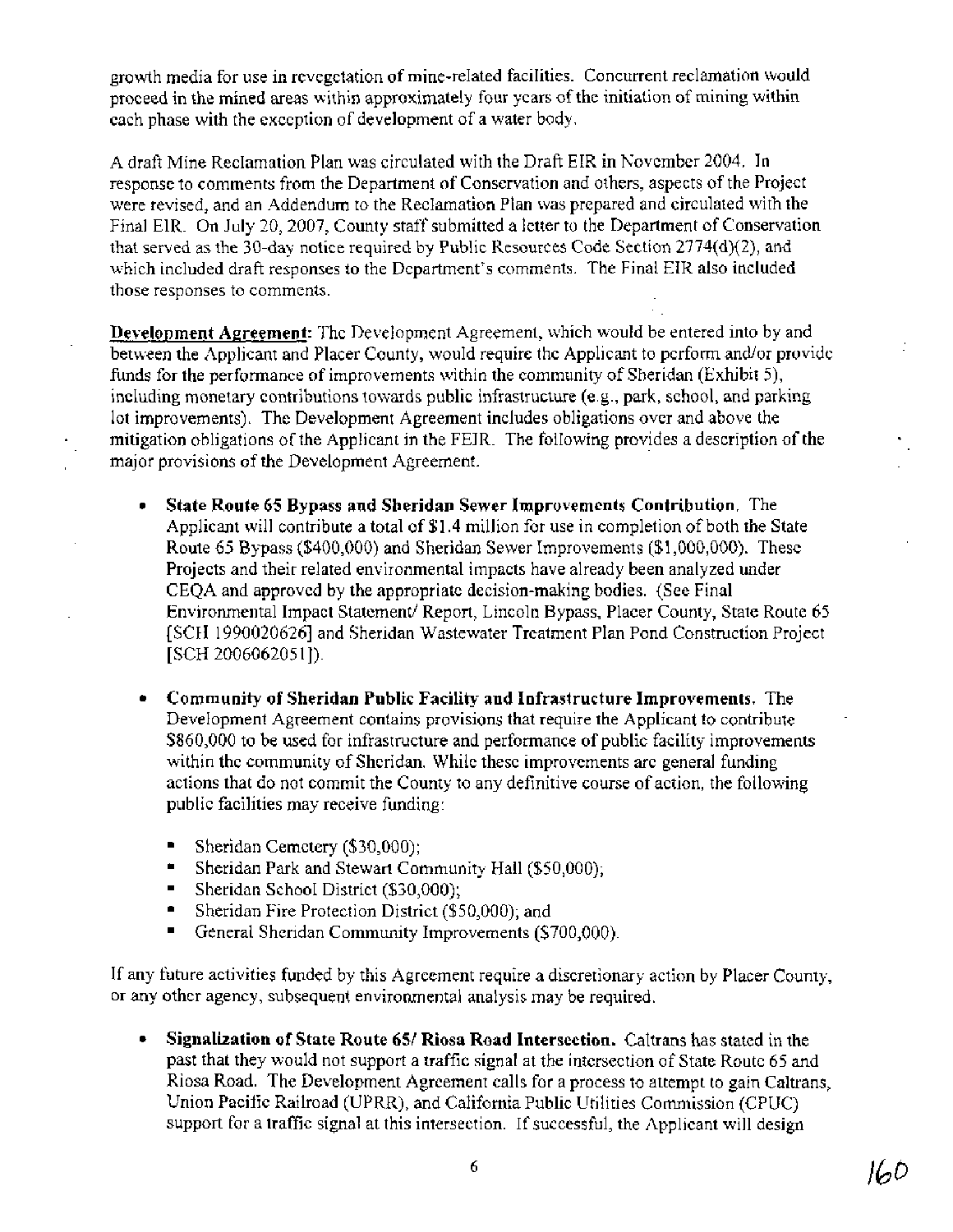and entitle the signal with necessary approvals through Caltrans, CPUC, and the County. Any improvements at the intersection will be subject to environmental analysis and public review.

## **PROJECT ANALYSIS**

**General Plan and Zoning Consistencv:** The area of the Cemex Patterson Sand & Gravel Mine Expansion Project is designated "Agriculture, 20 acre minimum" in the Placer County General Plan. A portion of the project site lies in Yuba County (approximately 63 acres) and has a General Plan designation of "Valley Agriculture." The implementing zone district (Farm) allows "mining, surface and subsurface" with approval of a Conditional Use Permit and subject to requirements of Section 17.56.270 of the Zoning Ordinance (Surface Mining and Requirements). The Final EIR (Part 11, pp. 4-8 to 4-50, 4-58) includes a detailed General Plan consistency analysis, and concludes that the proposed mine expansion is consistent with applicable policies and requirements of the Placer County General Plan and the Sheridan General Plan.

**Environmental Impact Analysis:** Provided below is a summary analysis of the environmental topics addressed in the EIR.

## *Land Use/ Agriculture*

This section of the EIR describes the existing and proposed land uses, agricultural resources, and relevant land use policies for the proposed project. The impact assessment focused on consistency with local land use policies (i.e., General Plan and Zoning Ordinance), conversion of agricultural lands, and on-site and surrounding land'use compatibility.

The existing and proposed project site is generally characterized by agricultural and rural land uses. Land uses surrounding the proposed project include the existing mine and processing facility, agricultural (i.e., orchards and rice fields) and pasture lands, open space, and rural residences. The community of Sheridan, including residential and commercial uses, is located approximately 2.5 miles southwest of the proposed project area. The nearest residence to the proposed project area (Phase 6) is located 300 feet away, and as close as 100 feet to the existing permitted operation.

The Final EIR identified four potential Land Use/Agriculture impacts. Two of these impacts (consistency with the Placer County General Plan and Zoning Ordinance, and consistency with the Yuba County General Plan and Zoning Ordinance) were less than significant as no inconsistencies with General Plan policies or Zoning restrictions were identified. Impacts to conversion of farmland and land use compatibility were identified as potentially significant. Mitigation measures require the Applicant to satisfy specific reclamation standards or establish easements protecting farmlands and rezoning the expansion parcels to include the -SP combining district. With these mitigation measures, impacts were still considered significant and unavoidable.

## *Visual Resources*

The Visual Resources section of the EIR evaluates the aesthetic impact of proposed expansion operations and related facilities (i.e., nighttime lighting) from public viewpoints. .

The existing visual character of the area is characterized by the existing mining area and associated processing facilities (i.e., processing plant, stockpiles, and buildings), agricultural and pasture lands, and rural residences. Off-site views of the existing and proposed expansion areas are generally limited to the southwest, south, and southeast along Camp Far West Road and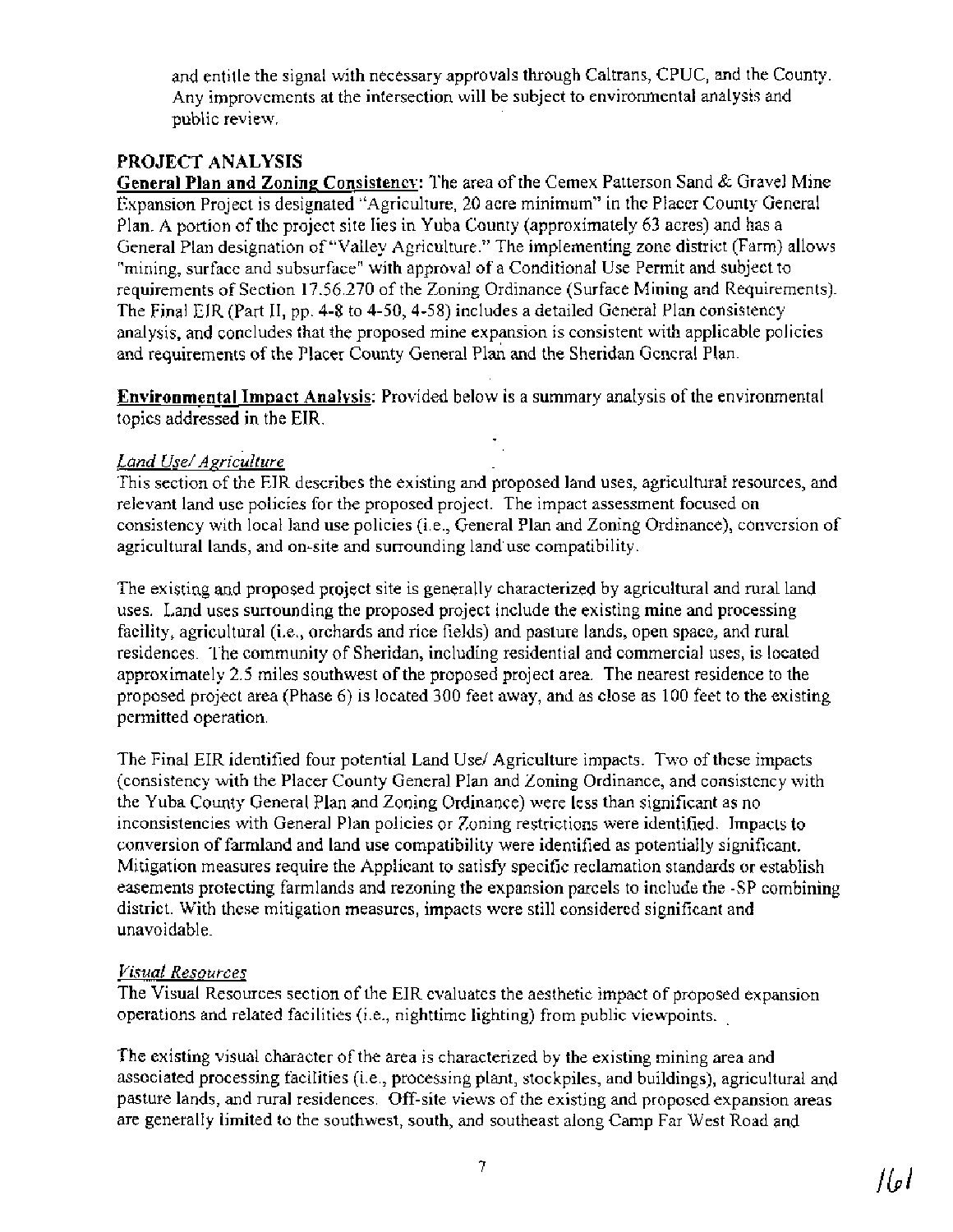Porter Road. Riparian woodlands and orchards block direct views from the north, west, and northeast.

The EIR identified two potential impacts to visual resources as a result of expanding the mining footprint and nighttime lighting. Two mitigation measures (preparation of a landscape buffer at the southwestern portion of Phase 6 along Camp Far West Road, and compliance with Placer County lighting fixture design guidelines) reduce these impacts to a less than significant level.

#### *Public Services*

Based upon the project's location in both Yuba and Placer counties, two separate agencies provide fire protection and emergency response services. Primary response is from the California Department of Forestry and American Medical Response, both of which are located in Placer County, because any emergency calls would originate from Cemex Patterson Sand & Gravel offices in Placer County. Emergency response times for the two groups range between 15 to 20 minutes.

The Final EIR evaluated the proposed project's impact on public services relating to long-term . fire protection and increased emergency response time. These impacts were determined to be less than significant.

#### *Traffic*

The EIR provides a discussion of the existing transportation and circulation setting in the project vicinity and an analysis of potential impacts associated with project related traffic.

A Traffic Impact Study was conducted as part of the environmental evaluations. The study focused on the Project's truck route, which leaves the project site, follows Camp Far West Road to Porter Road, Porter and Karchner Roads south to Riosa Road, and Riosa Road through Sheridan to State Route 65. Traffic counts at four intersections were conducted, providing existing a.m. and p.m. peak hour volumes. The proposed project reduces annual average production by approximately 0.25 million tons; therefore, less trucks on an average basis would use existing roadways as compared to the existing operation.

Five impacts were analyzed examining the proposed project's impact to levels of service (LOS) in Sheridan and Lincoln under existing and 2020 traffic conditions, and roadway deterioration as a result of continued truck movement on existing roads. Because the number of truck trips would be reduced as a result of the reduced production rates, impacts to County LOS standards were determined to be less than significant. Under the proposed project, operations would continue for approximately 38 more years, resulting in roadway deterioration. A mitigation measure requiring the Applicant to contribute to a fair share funding of roadway maintenance reduces this impact to a less than significant level.

#### *Air Ouality*

The Air Quality section of the EIR describes relevant characteristics of the air basin and provides an overview of the physical conditions affecting pollutant accumulation and dispersion in the vicinity of the project expansion areas. The air quality setting also describes the sources, types, and health effects of major air pollutants.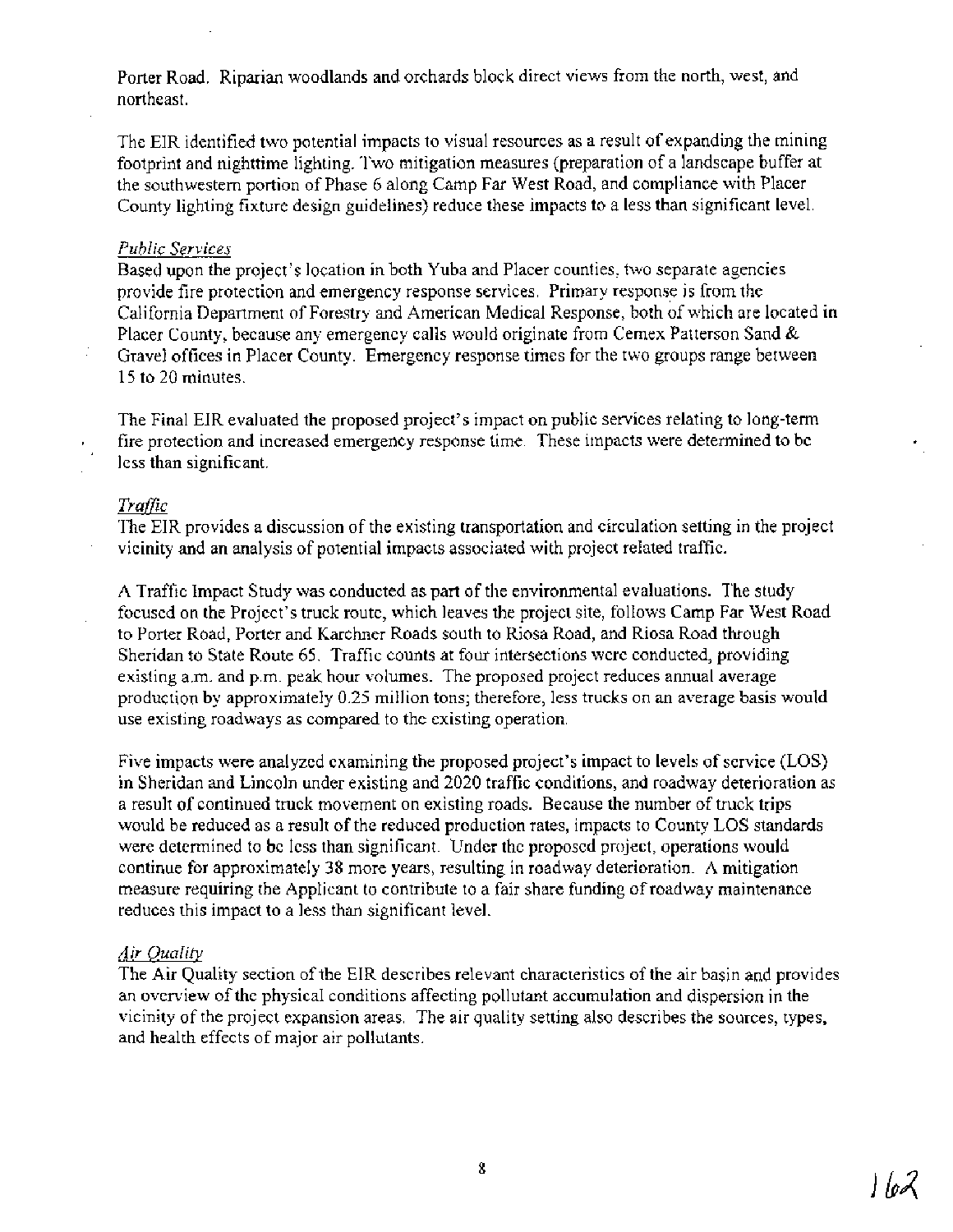Air dispersion modeling using the EPA-approved ISCST3 was conducted for both existing and proposed project conditions to determine predicted concentrations in the vicinity of the project site and the existing haul route. The potential air quality impacts of the proposed project have been analyzed for both the short-term and the long-term phases of the project. The proposed project would have a significant impact relative to air quality if:

- Resultant increases in project-related emissions would cause exceedance of the thresholds of significance recommended by either the PCAPCD or the FRAQMD,
- Violate or contribute substantially to a violation of any ambient air quality standard,
- Expose sensitive receptors to substantial pollutant concentrations,
- Exceed or contribute to an exceedance of the recommended action level for cancer risk, or
- Result in a frequent exposure of the public to objectionable odors.  $\blacksquare$

The EIR identifies eleven potential air quality impacts that may result from expansion operations. Potential for airborne asbestos and carbon monoxide hot spots were considered less than significant without mitigation measures. Impacts associated with the creation of crystalline silica was considered to be less than significant after mitigation.

The remaining eight impacts - short and long term increases in regional criteria air pollutants and ozone precursors, violation of NOx and PMlO air quality standards, particulate deposition on crops, diesel exhaust particulate amounts exceeding air quality standards, and increased odors were considered significant and unavoidable impacts. Sixteen mitigation measures have been provided that reduce these impacts, but not below applicable levels of significance.

## *Noise*

The Final *EIR* summarizes the existing noise conditions in the project vicinity, local County standards, and an analysis of impacts of proposed expansion noise levels.

Noise modeling of proposed expansion operations was conducted in preparation of the Draft EIR. Ambient noise surveys were conducted in 2001, 2002, and 2004 to document and measure existing noise levels at the existing project site, surrounding representative sensitive receptors, and along the haul route. Analysis of potential noise related impacts centered on the movement of mining operations to other locations closer to sensitive receptors surrounding the site and noise levels associated with truck trips along the haul route.

Impacts examined noise levels under five circumstances including construction operations, operational and processing activities, truck travel along the haul route, nighttime operations, and seasonal weather conditions. Impacts relating to noise levels along the haul route were considered less than significant because of the reduction in average annual production. Mitigation measures restricting hours of operation, requiring noise control measures, construction of a berm, and acoustical treatment reduced the impacts to less than significant levels for three other impacts. With implementation of the before-mentioned measures, noise levels at one sensitive receptor will still exceed County standards, therefore that impact is significant and unavoidable.

## *Geology, Minerals, Soils and Paleontological Resources*

The Final EIR identifies and evaluates the changes in conditions related to geology, including seismic conditions, minerals, soils, and paleontological resources associated with implementation of the proposed project. The examination of geology, minerals, soils, and seismic issues is based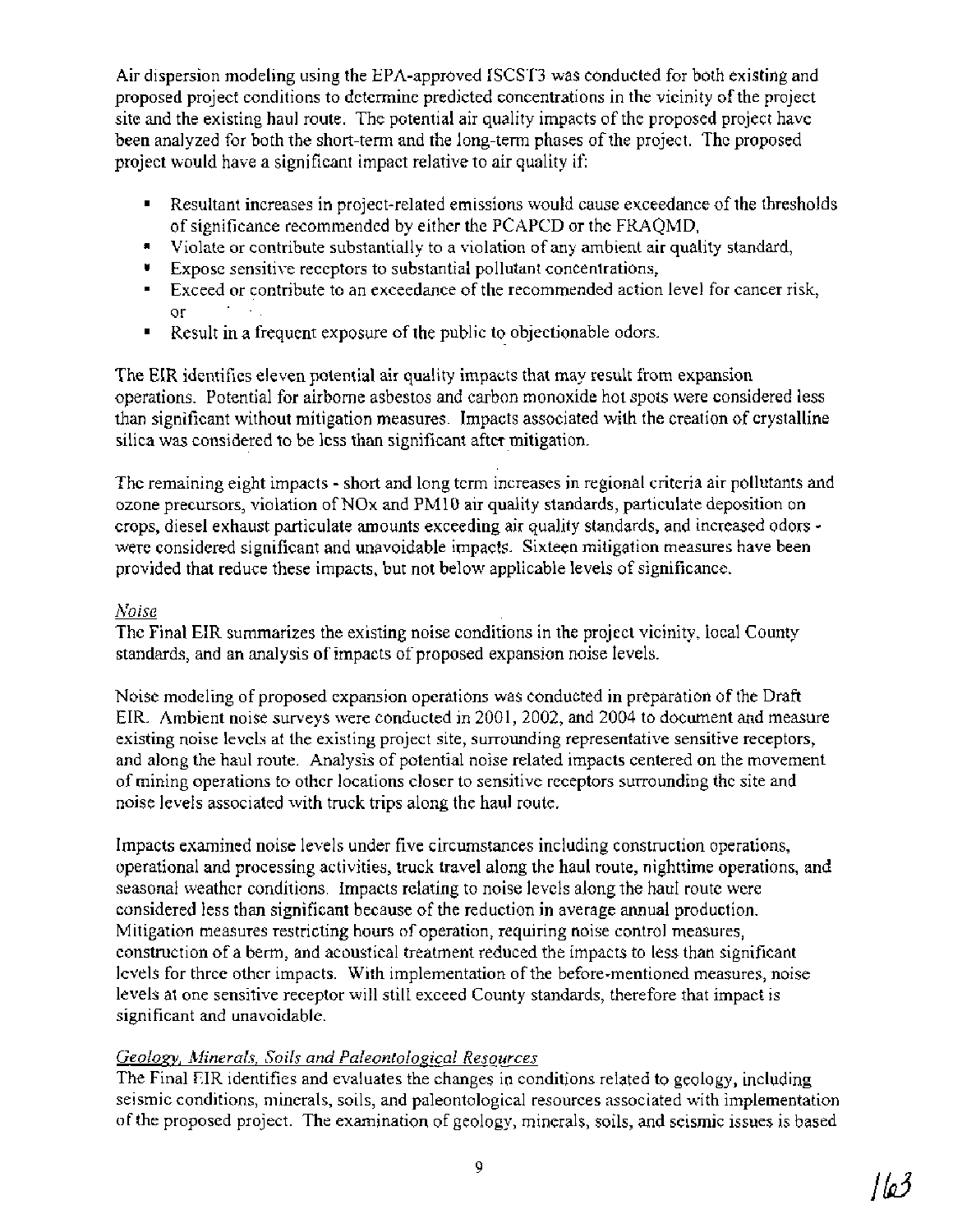on information from site observations, review of information published by state and federal agencies, and a geotechnical report prepared by the Applicant.

*Geology/Mineral Resources.* The project site is located on an alluvial plain formed in the valley of the lower reach of the Bear River. The mineral deposits of the project site and proposed expansion areas are located in an area recognized as a source of sand and gravel for the production of portland cement concrete and other aggregate products. Aggregate mining has occurred at the project site since approximately 1956. The project site and adjacent areas are classified as Mineral Resource Zone 2a (ME-2a) or MRZ-2b (areas where significant aggregate deposits are inferred on the basis of the available geologic data) by the California Department of Mines and Geology (CDMG). The areas of the project site are classified as MRZ-2a and MRZ-2b and are also identified as Aggregate Resource Areas (areas immediately available for mining) by CDMG.

*Paleontology.* Results of a paleontological records search at the UC Berkeley Museum of Paleontology indicated no recorded fossil sites within a five-mile radius of the proposed project site. Because project excavations are planned to occur only in shallow unconsolidated sand and gravel deposits (deposits of the Riverbank Formation that have the highest chance of containing paleontological resources will not be excavated), it is unlikely that impacts to paleontological resources would occur.

*Seismicity.* The project site is located in a seismically active region of northern California, zone 3 in the Uniform Building Code (UBC), the second highest seismic risk category. The closest active seismic source to the project site is the Foothills Fault System, and the closest active fault is approximately 28 miles north of the project site. The project site would not be expected to experience fault rupture, but would be subject to moderate groundshaking.

*Soils.* Three general soil types and mapping units have been identified at the project site by the Soil Conservation Service (USDA Soil Conservation Service 1980), and include Riverwash, Xerofluvents, Ramona sandy loam, dumps (active mining area), and Columbia fine sandy loam.

The Final EIR evaluated five impacts associated with the before-mentioned resource areas and determined that all of them were potentially significant, but would be reduced to a less than significant level with mitigation measures. Mitigation measures include grading, erosion control measures, set-backs, and backfilling upon reclamation to ensure protection of the Bear River and irrigation canal and to control off-site run off. In addition, prior to any new building on backfilled areas of the project site, a geotechnical report must be prepared. Finally, in the event of discovering unknown paleontological resources, mining will cease in the vicinity and Placer County will be contacted to evaluate the resource.

#### *Water Resources*

The Water Resources section describes the existing conditions related to water resources at and in the vicinity of the project site, including surface water and groundwater, drainage, flooding potential, water quality, and water use and management for aggregate processing and other mine operations.

*Surface Water and Flooding.* The Bear River runs through the approximate center of the site. The project site is located within the 100-year flood hazard zone as defined on the Flood Insurance Rate Map prepared by the Federal Emergency Management Agency (1983). The

4/16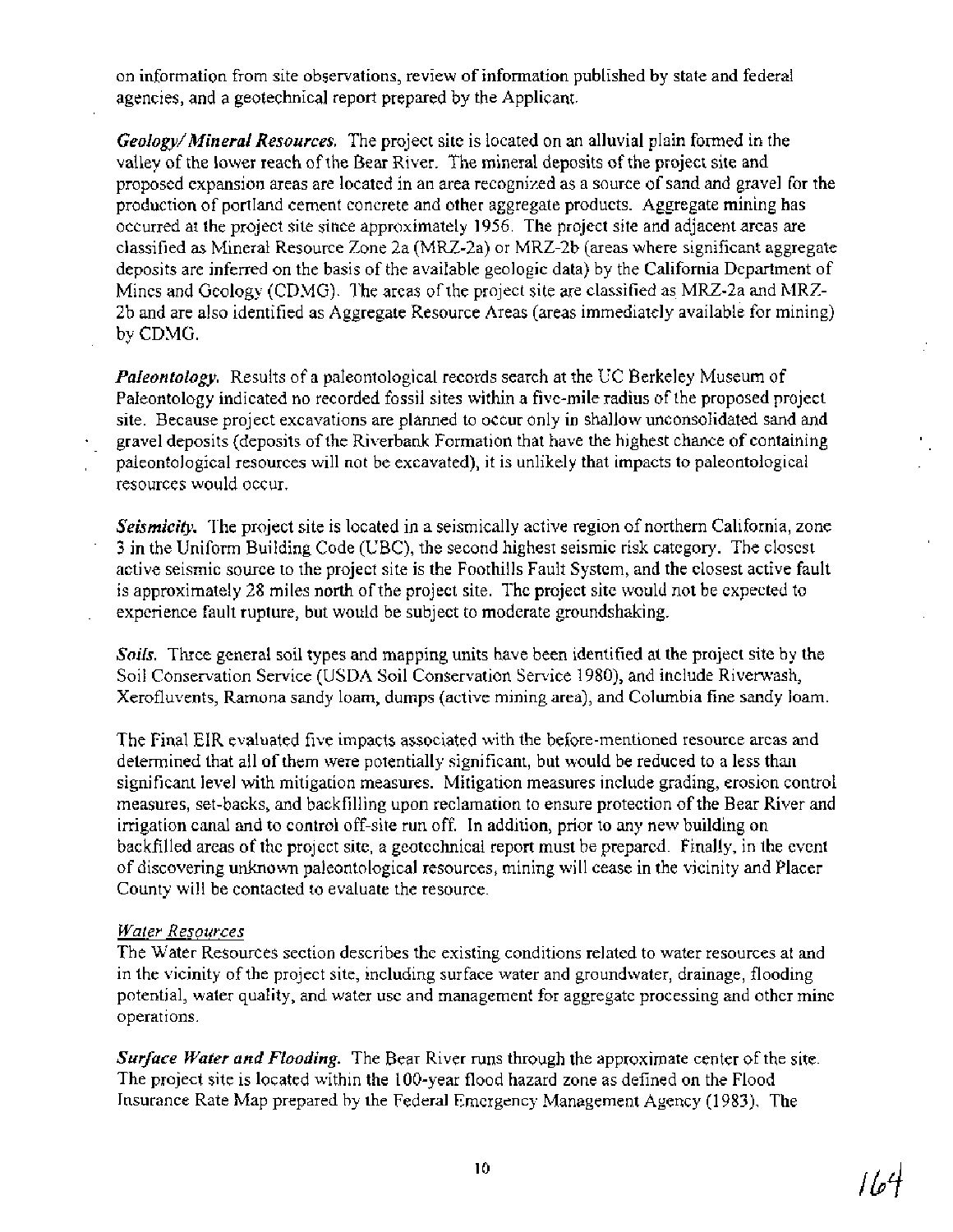current mining area is protected from flooding by a levee constructed along the northern bank of the river.

*Groundwater.* The most significant groundwater resource in the area of the site is water stored within the alluvial deposits. An evaluation of regional groundwater conditions in Placer County indicates that the groundwater level in the area of the project site occurs in wells at elevations between 90 and 110 feet above the National Geodetic Vertical Datum (NGVD). The groundwater elevations are generally consistent with the elevation of the channel bed of the Bear River, indicating that the river is in hydraulic communication with the alluvial deposits.

*Water Quality.* The water quality in the Bear River is not currently monitored by the primary users of the water from the Bear River in the area of the project site. The surface runoff from the existing operation is monitored in compliance with the requirements of the Statewide General Permit for Storm Water Discharges Associated with industrial Activities. Runoff samples collected are consistent with the water quality objectives.

Regional groundwater data indicate that the groundwater in the area near Sheridan, west of the Cemex Patterson mine site, contains elevated levels **of** boron, sodium, and total dissolved solids.

*Mercury Levels.* In August 2000, a water and sediment quality sampling program (Appendix F) of this Draft EIR) was developed and implemented at the project site and indicated ongoing mining operations were not having an adverse impact on the Bear River and that the potential for degradation of groundwater was minimal.

*Water Use.* Water used for processing operations (and appurtenant uses) is supplied from reclaimed washwater and from freshwater obtained from groundwater in mine pits. Processing operations use approximately 4,500 gpm, primarily for washing. Most of the water is recycled through a nearly closed system, with approximately 800 gpm of freshwater (i.e., make-up water) needed to make up the water lost to evaporation or percolation.

The EIR examined the impacts to the above described hydrologic components and water resources. Of the six impacts analyzed, all were considered less than significant or reduced to a less than significant level with implementation of mitigation measures. Mitigation measures include increased flood control through expansion of existing onsite levees, limiting levee repair to the dry season, well monitoring, and implementation of a mercury monitoring plan.

## *Biolonical Resources*

The EIR describes the existing biological resources found and the impact to those resources resulting from proposed expansion operations. Biological information for this analysis was gathered during onsite field surveys and review of existing documentation. These surveys included valley elderberry longhorn beetle determination, wetland delineation, and evaluation of sensitive biological resources, including special-status plant and wildlife species.

*Vegetation.* Vegetation on undisturbed portions of the project site includes oak woodland, riparian, open water, and riverine habitat, and agriculture (i.e., walnut orchards and rice fields). Field surveys and review of appropriate documentation did not find any occurrences of specialstatus plants in the vicinity of the project site. Oak woodlands are considered a sensitive habitat by California Department of Fish and Game and given protection under CEQA and Yuba and Placer County General Plans. The proposed project would avoid and protect the Bear River corridor and large stands of oak woodland. In addition, mitigation measures proposed by the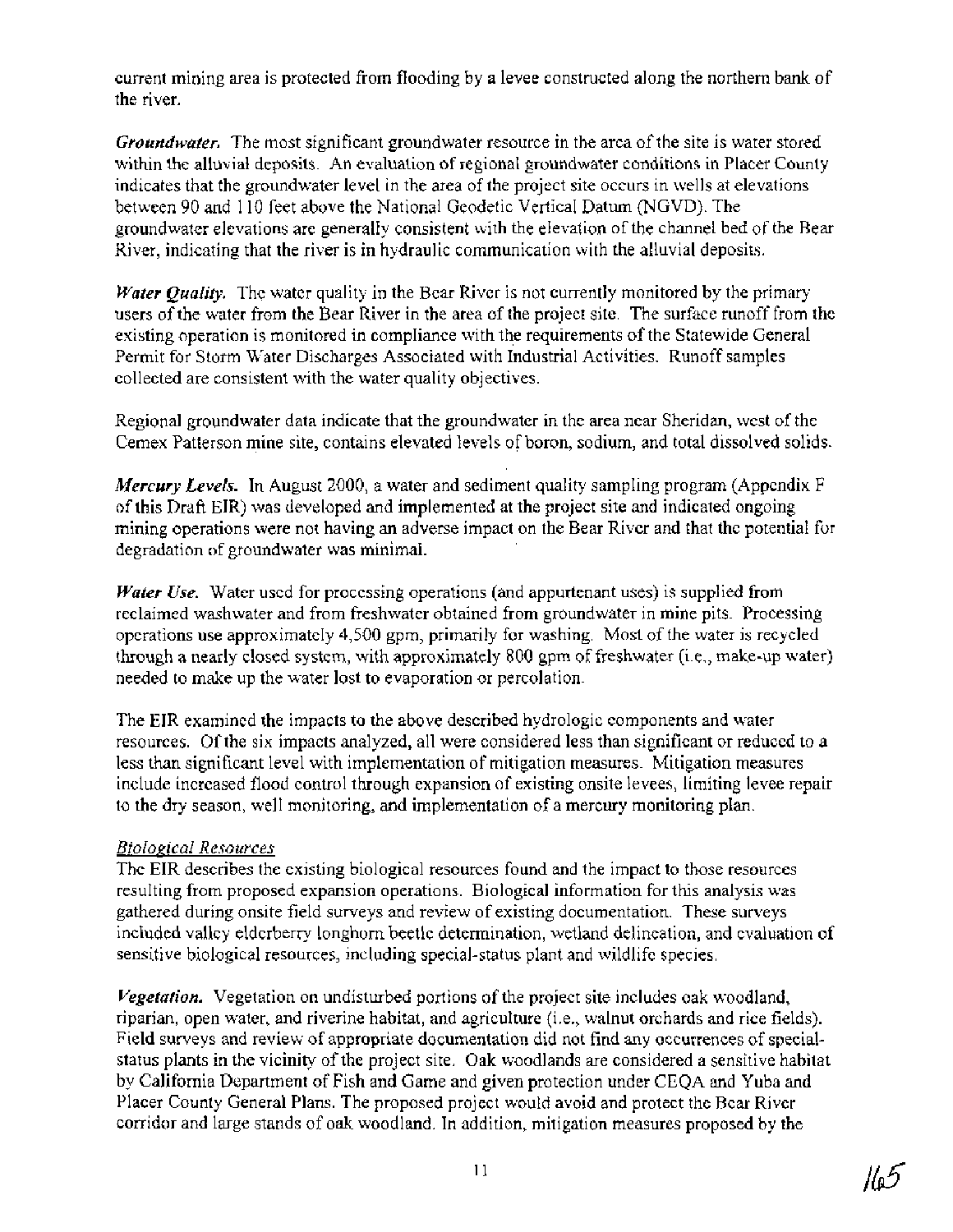applicant and required by the EIR would reduce all environmental impacts on sensitive biological resources to a less-than-significant level.

Wildlife. The expansion site and associated vegetative habitats currently provide habitat foraging and breeding habitat for numerous wildlife species. Special status wildlife species that may occur onsite include the valley elderberry longhorn beetle, Chinook salmon, steelhead trout, several raptor species, and various other protected bird species.

The Final EIR evaluated potential impacts to wildlife and vegetative special status species and sensitive habitats, concluding that all associated impacts with the proposed expansion were less than significant or less than significant with implementation of mitigation measures. To mitigate for impacts to sensitive habitats, mitigation measures require the Applicant to obtain off-site easements that permanently protect those habitats or establish an onsite easement with implementation of a plan to re-establish those habitats by meeting various criteria. In addition, the Applicant shall be required perform preconstruction surveys for raptor nests prior to tree removal in the expansion areas.

#### *Public Health and Safety*

- Public Health and Safety concerns evaluated in the Final EIR include the potential for accidents created by the lake and pit slopes upon final reclamation and the potential for increased mosquito breeding habitat.
- ' The Reclamation Plan does not propose the pit lake remain open for public use upon final reclamation but rather will remain a lake for private uses, precluding public access. Mosquito breeding grounds across the County are currently controlled by the Sacramento-Yolo Mosquito . Vector Control District and Placer Mosquito and Vector Control District on an as needed basis, which includes the proposed expansion areas. These impacts were both considered less than significant.

## *Hazardous Materials*

This section of the Final EIR evaluated the potential public health-related impacts associated with a potential release of hazardous substances and/or materials.

Potential hazardous substances and/or materials located on the existing project site include seven above-ground storage tanks (i.e., diesel, gasoline, oil, etc.) and various oils, lubricants, and solvents necessary for routine maintenance and repair of on-site mobile and stationary equipment. The various substances and above-ground storage tanks are located within the onsite maintenance building or designated outdoor containment areas. The project site also operates under a Placer County Hazardous Materials Business Plan and Hazard Communication Program updated annually and submitted to Placer County Department of Health and Human Services, Division of Environmental Health. The types and amounts of hazardous materials and/or substance will not change under the proposed expansion Project.

Two impacts evaluated the potential release of hazardous materials as the result of a spill or accident and the potential exposure of workers to agricultural pesticides/chemicals in soils of expansion areas. Mitigation measures requiring the Applicant to revise their existing Stormwater Pollution Prevention Plan to include the expansion areas in the event of a spill in those areas and prepare a Worker Health and Safety Plan reduce these impacts to a less than significant level.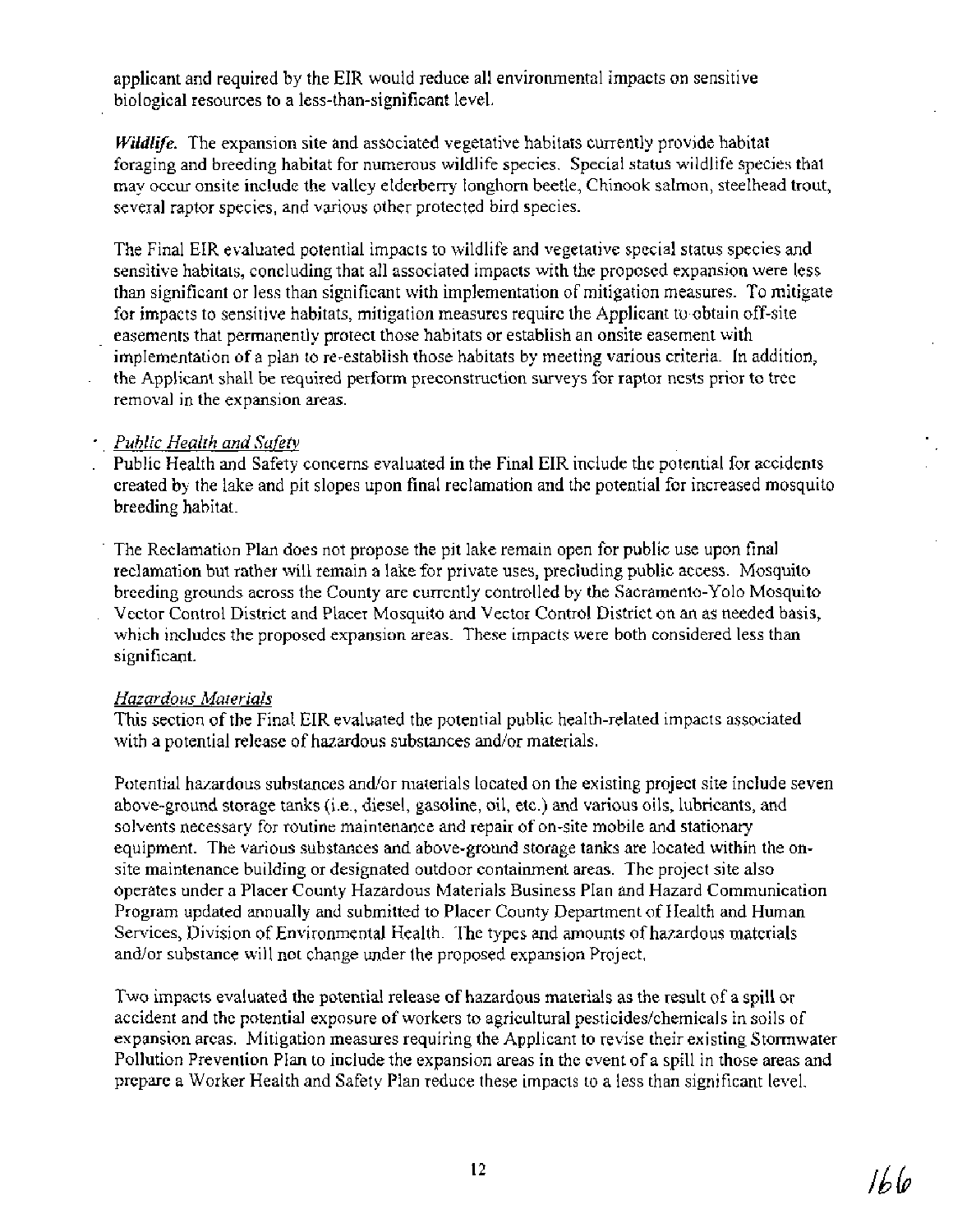## *Cultural Resources*

The Final EIR contains a discussion of current knowledge about cultural resources in the vicinity of the project site and surrounding areas. Background information and impact evaluations were based on data obtained through review of existing documents, a records search, and two onsite surveys conducted in 1996 and 2001.

A records search for the proposed mine expansion area was conducted including review of the California Historical Resources Information System, NCIC maps, and findings of previous cultural resource surveys in the project area. The search identified Johnson's Ranch, the Overland Emigrant Trail, Durst House, Johnson's Crossing, the U.S. Army's Camp Far West, and the Camp Far West Cemetery. None of these historic resources are located within the proposed expansion area. In addition, the field surveys of the project site identified no cultural resources.

The Final EIR evaluated the potential for disturbance of surface and subsurface cultural resources as a result of mining in the proposed expansion areas. Based on the previous field surveys and review of background information it was determined that impacts to potential surface cultural resources is less than significant. The potential to disturbed subsurface cultural resources is potentially significant but with mitigation, establishing standards for discovery of subsurface cultural resources, this impact is considered less than significant.

## *Cumulative Impacts*

The EIR evaluated the potential cumulative impacts associated with the proposed mine expansion project as they related to each environmental issue (e.g., land use/agriculture, visual resources). Cumulative impacts are defined as "the change in the environment which results from the incremental impact of the project when added to other closely related past, present, and probable future projects" (State CEQA Guidelines §15355(b)).

For the purposes of the cumulative impact analysis, the EIR focused on the cumulative impacts of other sand and gravel operations, the Caltrans State Route 65 Lincoln Bypass project, and other proposed and probable future projects in Placer County or southern Yuba County. The current and probable future sand and gravel operations included are the Teichert Aggregates Lincoln Facility (Placer County) and three mine operations in the Yuba Goldfields. Other proposed or probable future projects in Placer and Yuba Counties included were:

- BD Bowling Associates polymer manufacturing operation and commercial steel fabrication plant (Sheridan)
- **•** Lakeview Farms Hunt Club (Lincoln),
- Reggie's Gas Station (Sheridan),
- United Auburn Indian Community Residential and Community Facilities Development (Sheridan),
- Plumas Lake and East Linda Specific Plan (Yuba County)
- Dana and Dana project (Yuba County),  $\bullet$
- Feather-Bear Rivers Levee Setback project (Yuba and Placer County)
- Yuba Highlands Specific Plan area (Yuba County)  $\bullet$
- Wilson Ranch project (Yuba County), and
- Heritage Oaks Estates and Jones Ranch projects (Yuba County).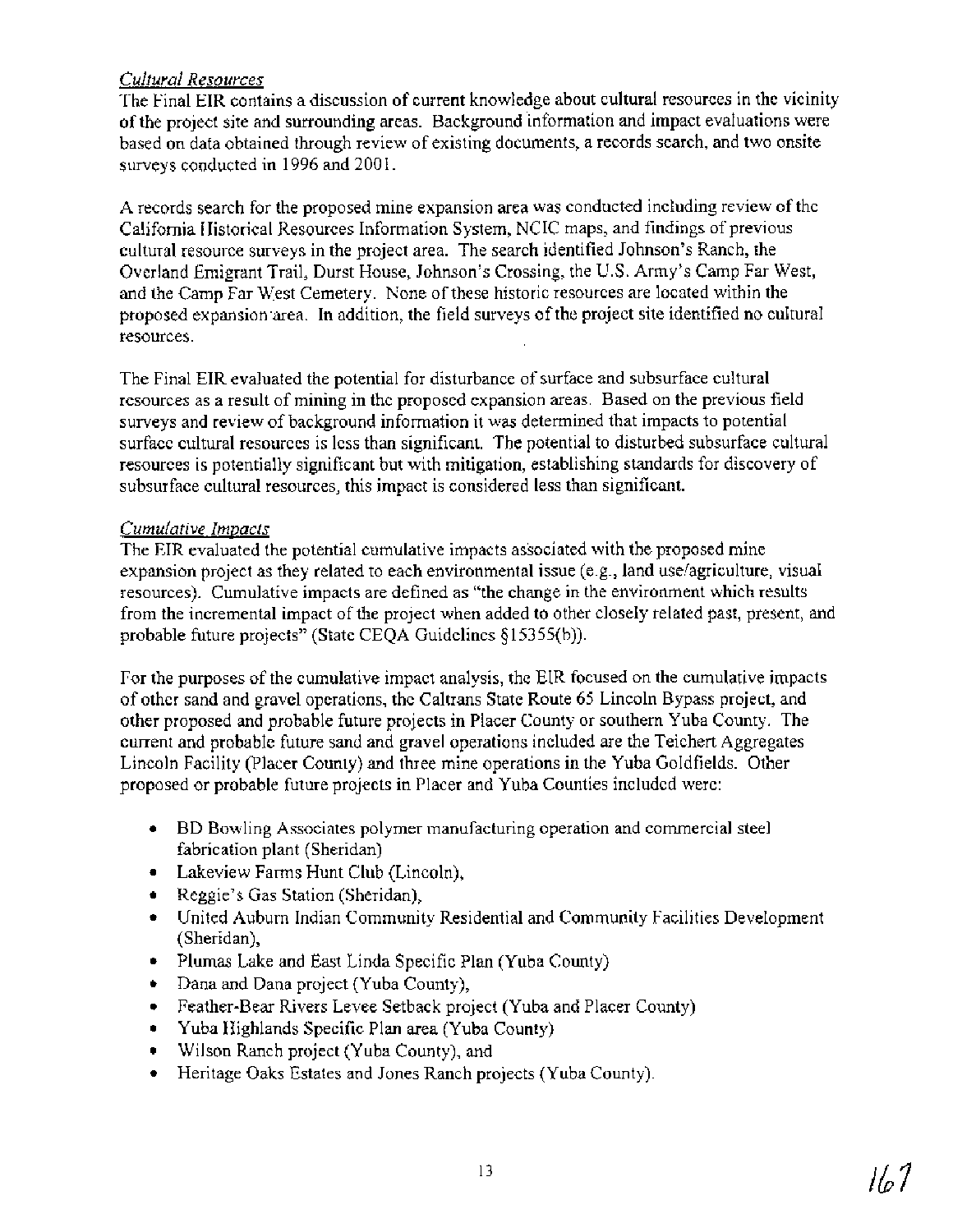All cumulative impacts associated with the proposed project were reduced to a less than significant level after mitigation except for air quality and farmlands. No new mitigation measures were necessary to reduce these impacts to a less than significant level, the mitigation provided in each respective environmental resource section was sufficient to adequately reduce cumulative impact levels. Cumulative air quality impacts are considered significant and unavoidable because of the combined increase in ozone and particulate matter emission levels that exacerbate current violations of state and federal emission levels. Cumulative farmland impacts would result from the combined loss of state and federally designated farmland, therefore this impact is also significant and unavoidable.

#### Alternatives

Consistent with State and local law, the Revised Draft EIR document considered a range of .alternatives. The range of alternatives selected was guided primarily by the need both to reduce or eliminate project impacts, and to achieve project objectives. Alternatives are intended to assist decision-makers in the assessment of appropriate uses of the project site by analyzing the potential environmental impacts that would result from alternative designs or intensity of development of the project site. The alternatives evaluated for the proposed Cemex Patterson Sand and Gravel Mine Expansion project are:

- No Project Alternative ۰
- No Asphalt Batch Plant Alternative  $\bullet$
- Reduced Acreage Alternative  $\bullet$
- Alternative Haul Routes

**No Project Alternative** – The No Project Alternative would involve the completion of mining within currently permitted areas north and south of the Bear River and final site reclamation of the approximately 326-acre Cemex Patterson mine site in accordance with the existing CUP and the currently approved mine reclamation plan (Western Planning and Engineering *1986).* (Final EIR Part 11, p. 17-4)

*Analvsis* - The No Project Alternative would involve the completion of mining within currently permitted areas north and south of the Bear River and final site reclamation of the approximately 326-acre Cemex Patterson mine site in accordance with the existing CUP and the currently approved mine reclamation plan. Mining and processing rates would be similar to existing rates (an Annual Average Production Rate [AAPR] of 1.5 million tons per year [mty] and a Maximum Average Production Rate [MAPR] of 1.82 mty [ref. EIR] *Chapter 27*). Mined materials would continue to be processed in the processing area south of the Bear River using existing processing methods and facilities, including the crusher plant, wash plant #I, the sand classifier, and wash plant #2. After the completion of mining operations, the site would be reclaimed to include a 200-acre private lake north of the Bear River, a 40-acre pay fishing lake south of the Bear River (in the vicinity of the proposed mining area in the eastern portion of Phase 1 and incorporating the existing reclaimed pond), a campground in the location of the processing area, and riparian revegetation along the Bear River. (Final EIR Part 11, p. 17-4)

The No Project Alternative would result in a reduction of some environmental impacts, and an increase in others as compared to impacts caused by the proposed project. This alternative would not result in a lower AAPR (1.5 mty reduced to 1.25 mty) as would the proposed project, so it might not result in decreased annual truck traffic, decreased traffic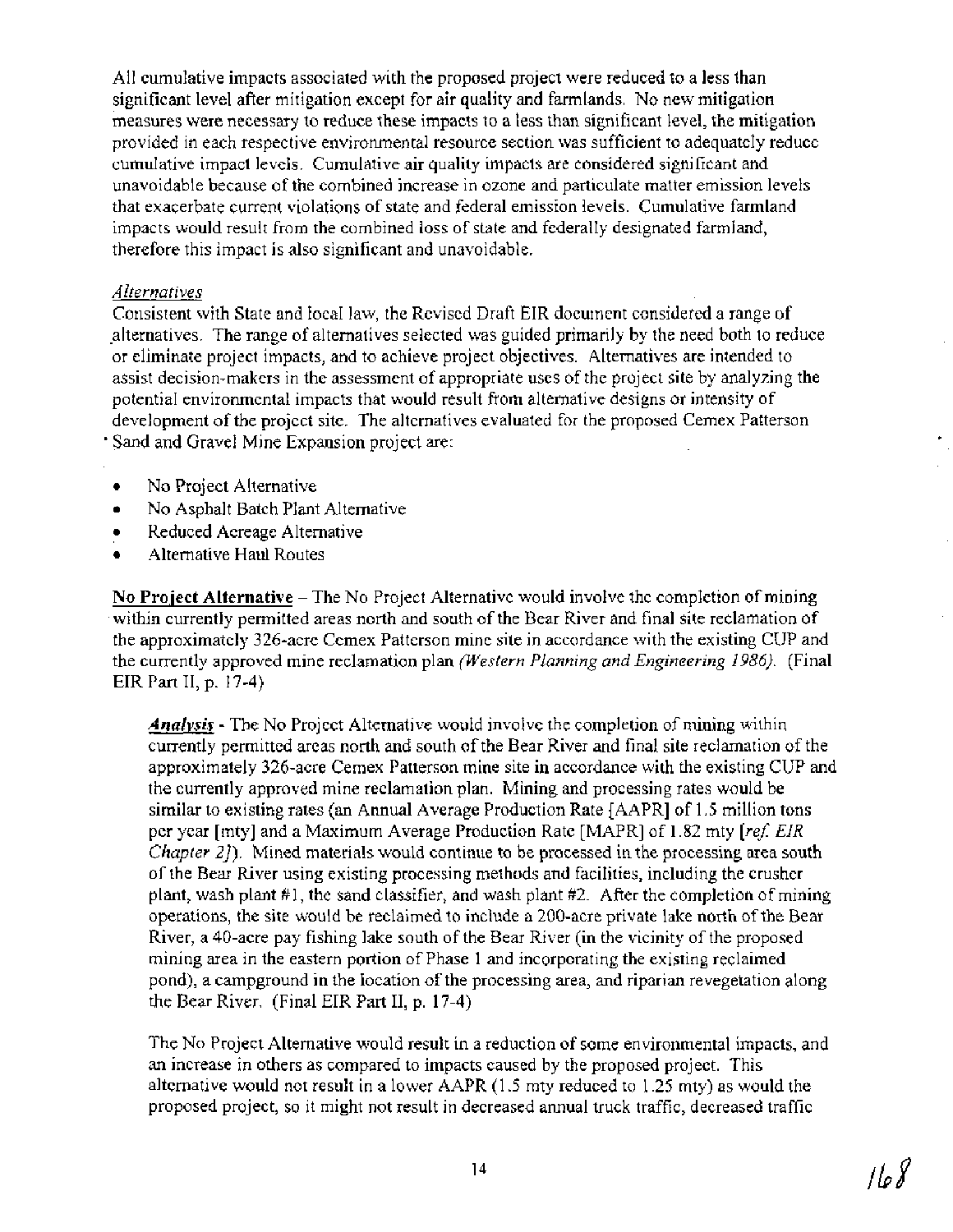noise, and decreased on-highway diesel emissions. This alternative would also increase wetland and riparian impacts related to incorporation of the reclaimed pond into the fishing lake, and could increase public exposure to methyl mercury. (Final EIR Part 11, p. 17-7)

The No Project Alternative would eliminate significant unavoidable air quality impacts generated by the proposed mine expansion and significant unavoidable noise impacts generated by mining Phase 6. This alternative would convert substantially less farmland and oak woodland, and would remove fewer elderberry shrubs. This alternative would also avoid or reduce certain significant and less-than-significant impacts related to visual resources; geology, minerals, and soils; water resources; biological resources; public health and safety; hazardous materials; and cultural resources. (Final EIR Part 11, p. 17-7)

The No Project Alternative would not achieve the basic project objectives—developing a known aggregate resource in close proximity to existing processing facilities, and creating new job opportunities. (Final EIR Part 11, p. 17-8)

**No Asphalt Batch Plan Alternative** – The No Asphalt Batch Plant Alternative was developed to reduce potential impacts related to the generation of air pollutants, visual and noise impacts associated with the operation of the asphalt batch plant.. All aspects of this alternative would be similar to the proposed project, except that the asphalt batch plant would not be constructed or operated. (Final EIR Part 11, p. 17-74)

*Analysis* - The No Asphalt Batch Plant Alternative has been developed to reduce potential impacts related to the generation of air pollutants, aesthetic impacts and noise associated with the operation of the asphalt batch plant. All aspects of this alternative would be similar to the proposed project, except that the asphalt batch plant would not be constructed or operated. This alternative would involve the mining and processing of sand and gravel deposits on up to 355 acres of the proposed expansion area and proposed additions and revisions to the current mine reclamation plan. Mining would be conducted in the proposed expansion area using open pit, continuous excavation methods currently being used at the existing operation. Mined materials would be processed using methods and facilities already present in the processing area, including the crusher plant, wash plant  $\#1$ , the sand classifier, and wash plant #2. As with the proposed project (ref. EIR Chapter 2), the AAPR would decrease from 1.5 mty to 1.25 mty and the MAPR would remain at 1.82 mty. (Final EIR Part II, p. 17-71)

After the completion of mining operations, the entire project site, including the proposed expansion area, would be fully reclaimed to a variety of wildlife habitat and agricultural uses as described in the draft mine reclamation plan and the addendum. (Final EIR Part 11, p. 17-71)

Overall, the No Asphalt Batch Plant Alternative would result in substantially similar, but reduced, impacts compared to those associated with the proposed project. This alternative would not fill the settling ponds for construction of the asphalt batch plant, a possible mosquito-breeding area. This alternative would also reduce certain impacts related to land use compatibility; visual resources; public services; noise; air quality; geology, minerals, and soils; public health and safety; and hazardous materials, but would not reduce any significant and unavoidable impacts to a less-than-significant level. (Final EIR Part 11, P. 17- 74, 17-75)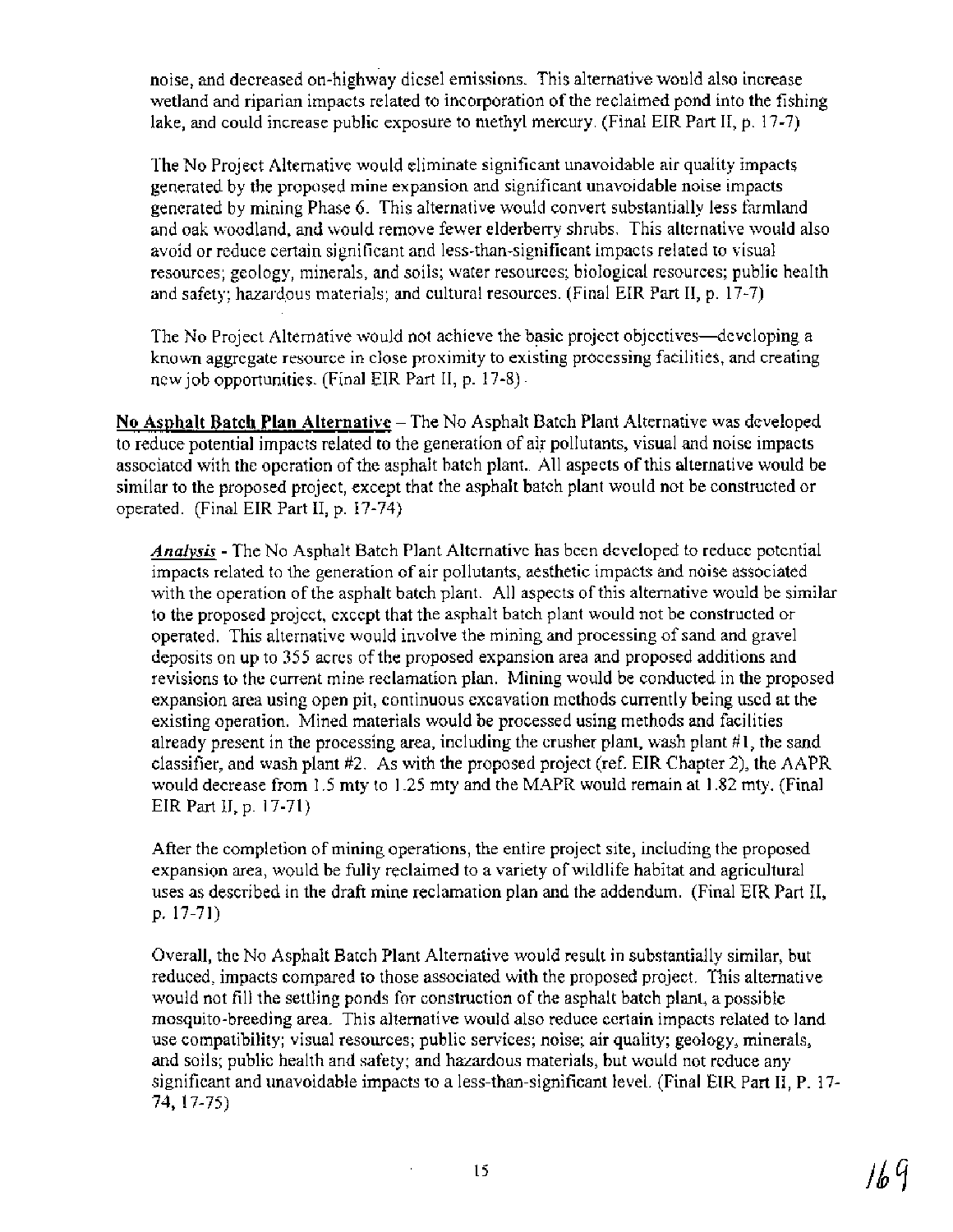On the basis of the comments received during the circulation of the Draft EIR, the Applicant revised the Project to remove the asphalt batch plant. Because the Project without the asphalt batch plant was already evaluated as an alternative in the Draft EIR, no further technical analysis was necessary. Part I1 of the Final EIR was revised to reflect changes to evaluations as a result of the asphalt batch plant removal from the proposed project.

**Reduced Acreage Alternative** - The Reduced Acreage Alternative was developed to analyze a project design that would minimize noise impacts on nearby residences. This alternative would be substantially similar to the proposed project, but would not include mining and reclamation of Phase 6. On-highway haul trucks would continue to use the existing haul route to access the mine. This alternative, therefore evaluates the proposed project without mining Phase 6. (Final EIR Part II, p. 17-75)

**Analysis** - The Reduced Acreage Alternative has been developed to analyze a project design that would minimize noise impacts on nearby residences. This alternative would be substantially similar to the proposed project, but would not include mining and reclamation of Phase 6. On-highway haul trucks would continue to use the existing haul route to access the mine. This alternative evaluates the proposed project without mining Phase 6. (Final EIR Part II, p. 17-75)

The Reduced Acreage Alternative would result in about two fewer years of mining and production than the proposed project, but final site reclamation would occur around the same time as the proposed project (ref. EIR Exhibit 2-9). Similar to the proposed project, mining of Phases 2-5 would be conducted using open pit, continuous excavation methods currently being used at the existing operation. Mined materials would be processed using methods and facilities already present in the processing area, including the crusher plant, the two wash plants, and sand classifier. As with the proposed project, the AAPR would decrease from 1.5 million tons per year to 1.25 million tons per year, and the MAPR would remain at 1.82 million tons per year. After the completion of mining operations, the entire project site, including the proposed expansion area, would be fully reclaimed to a variety of wildlife habitat and agricultural uses in a manner similar to the draft mine reclamation plan and addendum. Because the rice field now occupying the Phase 6 area would not be converted for mining, this area would not need to be reclaimed for rice production. (Final EIR Part 11, p. 17-75)

The Reduced Acreage Alternative would reduce the acreage of state-designated and federally designated Farmland converted to non-designated Farmland by approximately 37 and 33 acres, respectively. Because this alternative would not include mining and reclamation of Phase 6, it would generate fewer pollutants and less odor. This alternative, however, would not reduce any significant unavoidable air quality impacts to a less-thansignificant level. This alternative would result in a reduced level of health risk from onsite sources, and would reduce the duration of that significant impact by approximately two years. Because health risk values are calculated over a 70-year period of exposure, an exposure reduction of 2 years under this alternative could also reduce the level of health risk associated with on-highway haul trucks. This alternative however, is not expected to reduce these significant unavoidable impacts to a less-than-significant level. Because Phase 6 would not be mined, the Reduced Acreage Alternative would reduce all significant noise impacts on nearby residences to a less-than-significant level. This alternative would reduce significant and less-than-significant impacts related to land use compatibility; visual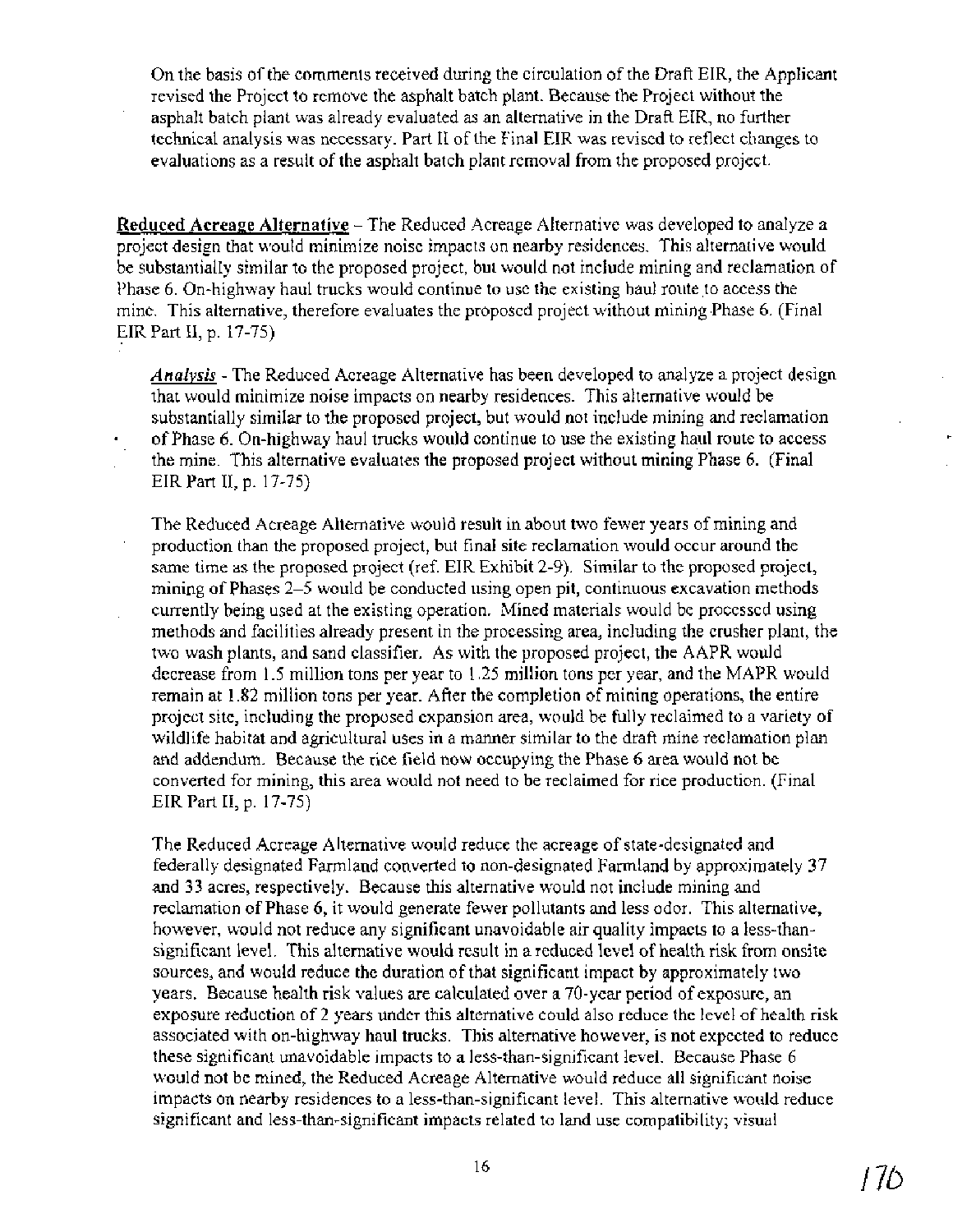resources; public services; geology, minerals, soils, and paleontological resources; biological resources; public health and safety; and, cultural resources.

CEQA requires that the lead agency identify the environmentally superior alternative from among the alternatives (14 Cal. Code Regs. \$15 126.6.) Here, the reduced acreage alternative is the environmentally superior alternative. (Final EIR Part 11, p. 17-83) Additionally, this alternative would achieve most of the basic project objectives, including development of known aggregate resources in close proximity to existing processing facilities and creation of new job opportunities. The applicant has submitted evidence explaining that deletion of Phase 6 would render the project economically infeasible as it would reduce the amount of reserves over which the Development Agreement costs can be amortized.

**Alternative Haul Routes** - Two alternative haul routes were analyzed which branched off to the south from Riosa Road before entering the town of Sheridan on its east side. These proposed alternative alignments would have intersected highway *65* just north and just south of the wastewater treatment ponds. The intent of the alternatives was to redirect truck traffic out of downtown Sheridan. (Final EIR Part II, Exhibit 17-4)

*Analvsis* - The Draft EIR analyzed two alternative haul routes in addition to the existing route (Final EIR Part I, Figure 4.0-1, Existing and Alternative Haul Routes). Continued use of the existing haul route does not result in any significant and unavoidable impacts. The only potential impacts resulting from its continued use related to roadway degradation, which is less than significant following fair share contribution mitigation. As analyzed in the Draft EIR, implementation of either alternative haul route would result in significant and unavoidable impacts relating to truck noise and construction air emissions. Potentially significant impacts reduced to a less than significant level with mitigation would result in land use, biology, traffic, and cultural resources. Additionally, it would be difficult obtaining property rights, either through easementslrights of way, or eminent domain, and there would be potential impacts to the proposed new wastewater treatment plant and/or expanded irrigation fields for wastewater. As discussed in the Final EIR Part I Section 4.0, of the 142 comments received on the Draft EIR, approximately 20 percent concerned the alternative haul routes. The comments included support/opposition for one or both routes, potential environmental impacts, ability to obtain necessary easementslrights of way, and interference with future waste water treatment facility expansion. (Final EIR Part I, p.4.0-2) Landowners, whose property would be needed for the alignments, opposed the project. As a result, neither alternative haul route would provide substantial environmental advantages over the existing haul route and both are economically infeasible and are therefore rejected. (Final EIR Part I, p.4.0-2)

## *Revisions to the Proposed Project after Public Circulation of the Draft EIR*

- **Removal of proposed Asphalt Batch Plant:** The Applicant has revised the Project to remove the asphalt batch plant because of the comments received. Removal of the asphalt batch plant would not reduce any impacts considered Significant and Unavoidable, but would reduce impacts associated with land use compatibility, visual resources, noise, air quality, geology, minerals and soils, public health and safety, and hazardous materials. Because the Project without the asphalt batch plant was already evaluated as an alternative in the EIR, no further technical analysis is necessary.
- **Minor Revisions to the Project Description:**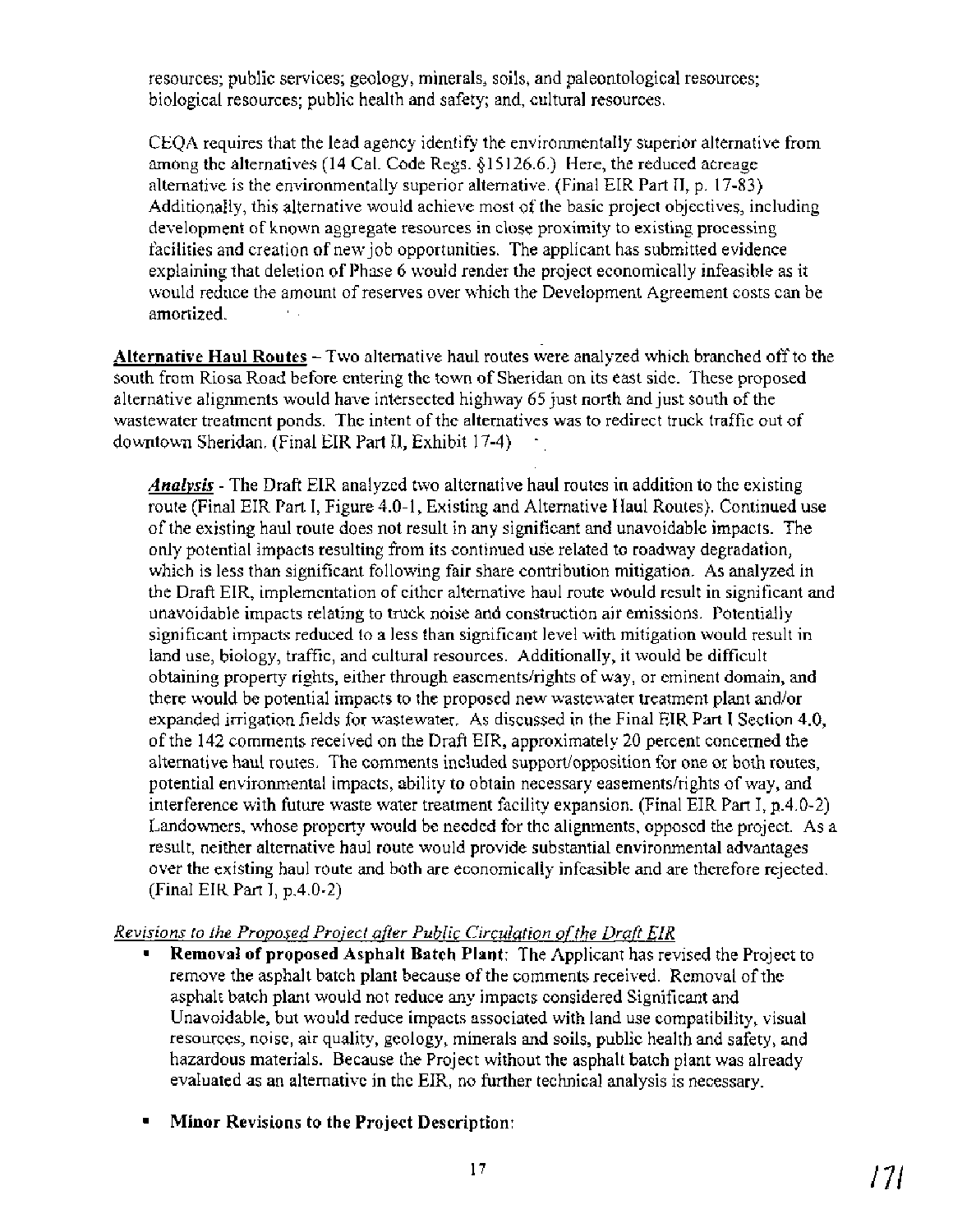- o Removal of Asphalt Batch Plant see above.
- $\circ$  Reduction in Term of Mining reduces length of mining by approximately 10 years, 2055 to 2045.
- o Project Boundary Clarification removes the non-mining areas not on Cemexowned property (e.g. oak preservation areas) from the Project area limiting the Project boundary to only those areas impacted by mining and processing operations;
- o Phase 5 acreage reduction removes all riparian oak woodland (10 acres) from the Project area;
- o Change in order of phasing expansion of mining operations will now progress (utilizing the previous phase numbers assigned) in the order of Phase 1, 5,4,2, 3, and 6 instead of numerical order.
- o Development Agreement details see Development Agreement below.
- **Removal of a Portion of the Special Purpose (-SP) Combining Zoning District:**   $\bullet$  . Mitigation Measure R4-2 of the Draft EIR allowed the County to consider amending the Farm zone designation on parcels within 500 feet of the mine site and expansion area to include a Special Purpose (-SP) combining zone district. Based on public comments received on the DEIR and the potential difficulty in enforcing Mitigation Measure R4-2, County staff will only require the Applicant to rezone the existing parcel and expansion parcels to add the Special Purpose combining zone district. Parcels within 500 feet will not be designated with such a zoning designation.
- $\blacksquare$ **Reclamation Plan Revisions:** The Reclamation Plan post-mining lake design has been modified. The original design provided for a shallow bench below the lake water level to allow for the growth of a marsh habitat. The Applicant has redesigned the post-mining pit lake to eliminate the bench design and provide for a 2H: 1V slope below the water surface. The slope will allow for the marsh habitat to continue growing on the slope as the lake levels fluctuate throughout the seasons. This preserves the ability to retain the marsh habitat year around without being dependent on lake water levels.
- $\blacksquare$ **Agricultural and Biological Resources Mitigation Measure Revisions:** The DEIR concluded that conversion of farmland to mining activities will be significant and unavoidable. Mitigation Measure R4-1 required the Applicant to reclaim approximately 254 acres to agriculture. This mitigation measure has been revised to allow up to 214 acres of farmland to be acquired offsite on land currently zoned for farming through the purchase of the property or an agricultural conservation easement. Biology mitigation measures P12-1 and R12-1 as circulated in the DEIR required the Applicant to permanently protect sensitive habitats through the establishment of on-site easements and implementation of biological and woodland mitigation plans. With the implementation of these mitigation measures, associated impacts were considered less than significant. These mitigation measures have been revised to allow the Applicant, at its option, to obtain off-site biological and woodland conservation easements to mitigate on-site biological and woodland impacts. If the Applicant chooses to obtain off-site conservation easements, it would be required to do so prior to the disturbance of each respective phase, and provide an annual monitoring fee for the life of the quarry.

After review of recirculation requirements, County staff and the EIR consultants determined that none of the changes to the proposed project outlined above contained significant new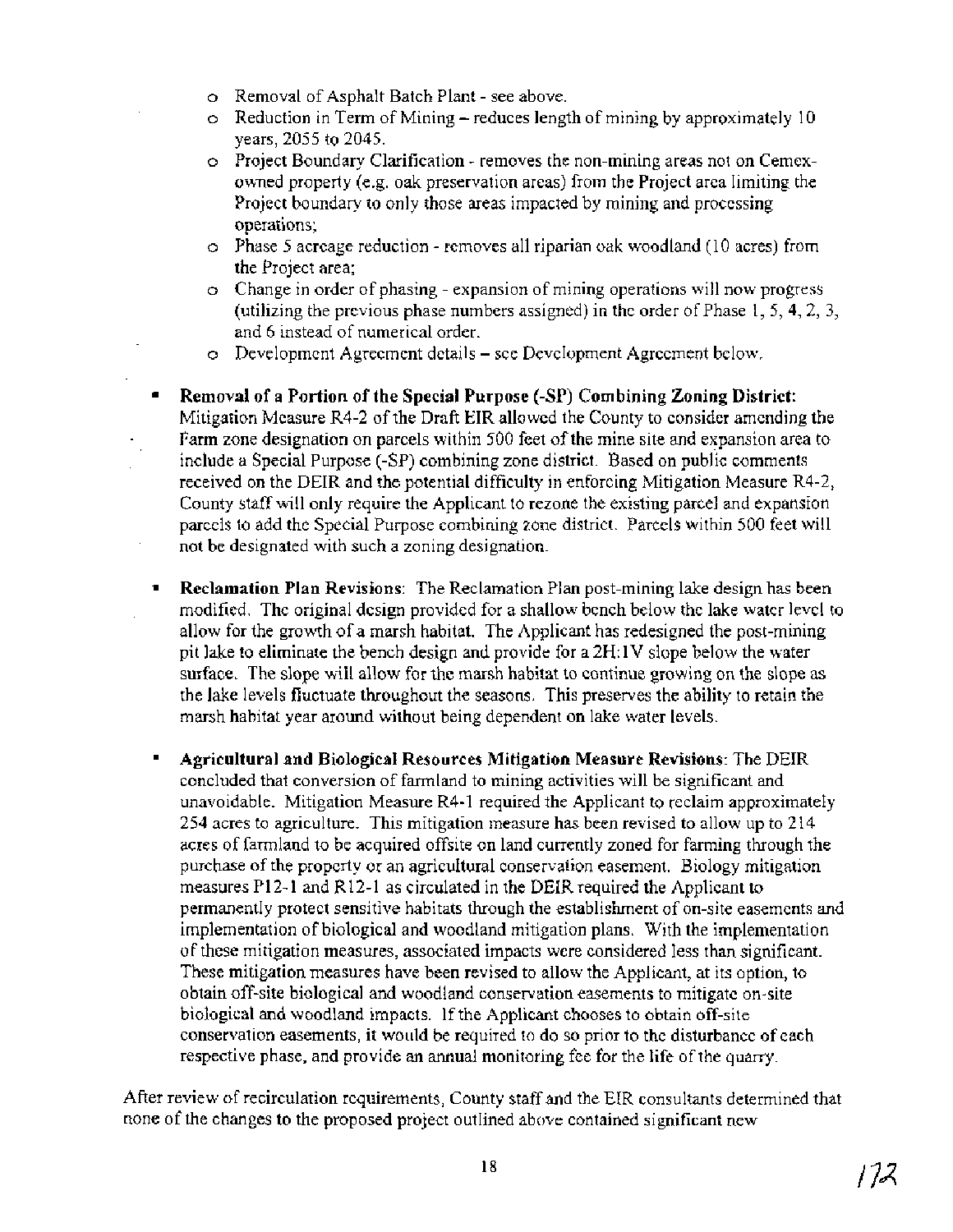information that requires recirculation. All of the information added to the EIR merely clarifies, amplifies, or makes insignificant modifications in the Draft EIR, many of which reduce environmental impacts of the proposed project.

## *Unmitigable Environmental Impacts*

The Cemex Patterson Sand & Gravel Mine Expansion Project would have impacts in the following areas that would be significant, even with implementation of feasible mitigation:

- Conversion of Farmland: Phases 4,5, and 6 of the proposed mine expansion would convert approximately 254 acres of State-designated Important Farmland, successively removing the Farmland from production for up to 20 years per phase. Phases 4,5, and 6 of the proposed mine expansion would temporarily convert approximately 96 acres of farmland to nonagricultural uses, successively removing farmland from production for up to 20 years per phase.
- Agricultural Operations: Particulate deposition on nearby agricultural crops;
- Land Use Incompatibility: The proposed mine expansion project would expand land uses that could be incompatible with agricultural and residential land uses in the vicinity of the proposed project.
- Air Quality: Degradation of air quality resulting from exhaust emissions and fugitive dust during construction as well as from mobile (vehicular) and stationary sources;
- Odors: Increased odors due to diesel-powered equipment and haul trucks  $\mathbf{R}^{\text{max}}$
- Noise: Predicted existing plus project onsite operational noise levels would result in an  $\mathbf{u}$  . increase in noise levels in comparison to existing conditions and exceed the recommended thresholds.

## *Cumulative Impacts*

- **Cumulative Conversion of State-Designated Farmland.** The proposed project would compensate for the loss of agricultural land converted for aggregate mining by reclaiming approximately 40 acres (Phase 6) on-site, the remainder (approximately 2 14 acres) may be conserved as farmland on or off-site at applicant's option, within the respective counties. The proposed agricultural conservation, however, would not compensate for the conversion of state-designated Farmland to other agricultural land. The proposed project, therefore, would contribute to the conversion of state-designated Farmland in the project vicinity. The proposed project's contribution of 254 acres would be considerable. This cumulative impact is considered significant. (Final EIR, Part II, p. 16-11.)
- $\mathbf{r}$ **Cumulative Air Quality Impacts.** The proposed project and cumulative projects could combine to increase emission levels of ozone precursors and particulate matter, thereby exacerbating the existing exceedances of state and federal ambient air quality standards for ozone precursors and state standards for particulate matter. This cumulative impact is considered significant. (Final EIR, Part II, pp. 6-13 to 6-15.)

## **PUBLIC MEETINGS AND HEARINGS**

## **West Placer Municipal Advisory Committee Review**

The applicant and staff presented the proposed project to the Sheridan MAC on August 8,2007 The presentation focused on the changes to the project as a result of comments received on the Draft EIR. The MAC discussed the following concerns related to the Cemex Patterson Sand and Gravel Project:

1. The MAC would like to see an acceleration lane onto State Route 65; however, Caltrans has previously reviewed and denied this request.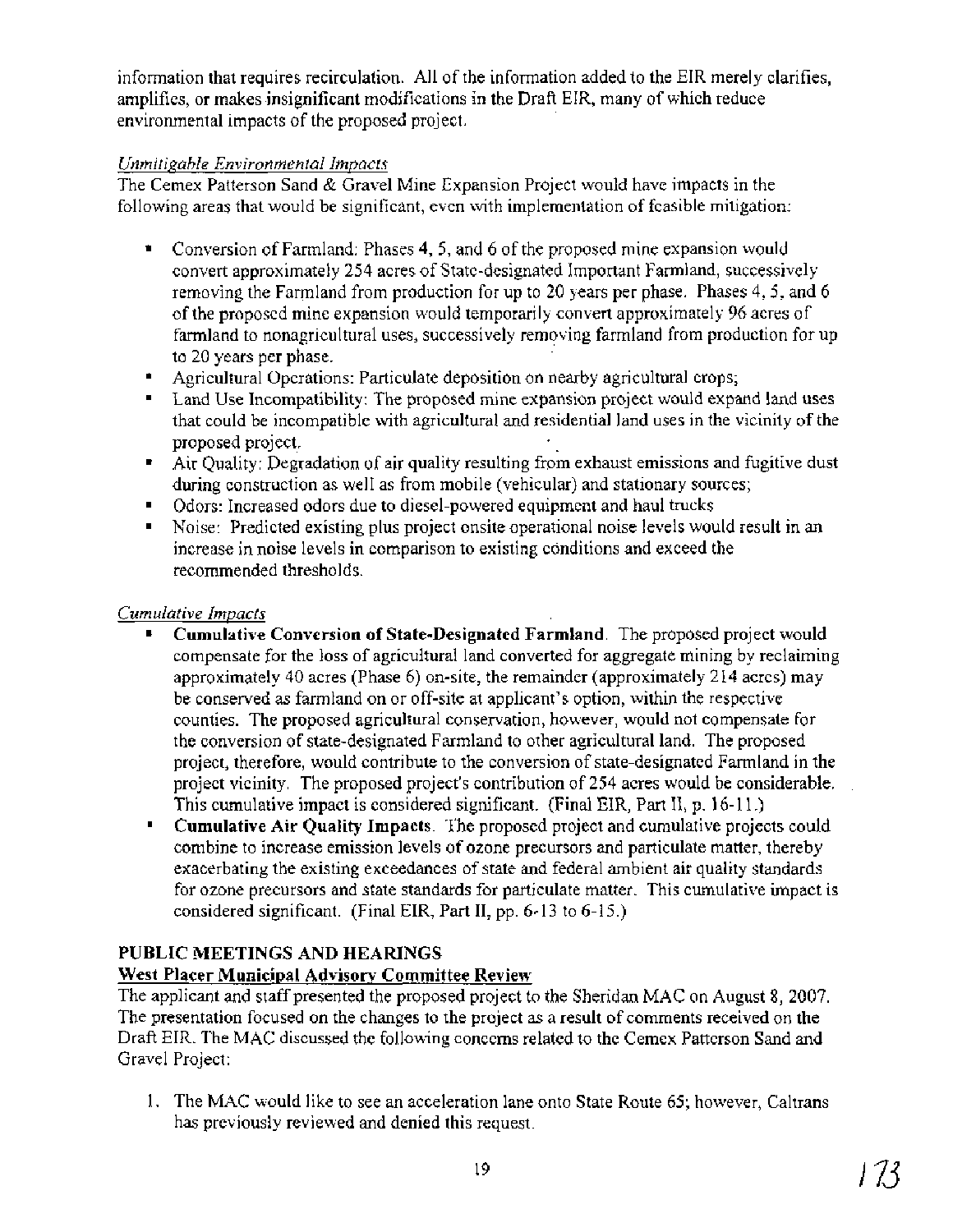- 2. The MAC asked if Union Pacific Railroad had been contacted. Staff noted the Railroad has been involved throughout project review and has provided their comments regarding drainage issues down E Street and the railroad crossing at State Route 65.
- 3. The MAC asked if global warming was discussed in the EIR. Staff advised that the Draft EIR was prepared prior to the global warming issue being addressed by the State, therefore discussion is not included in the EIR on this topic.
- 4. The MAC expressed concerns about limiting the maximum tonnage of materials removed at the site, and staff responded that conditions of approval will address this issue.
- 5. The MAC expressed concerns about noise generated from trucks backing up and suggested the use of radar devices which would be much quieter. The applicant noted that this would need to be discussed with and approved by CalOSHA.
- 6. The MAC had many concerns about where the monies collected from the applicant would be distributed, and expressed their desire to condition these monies to be spent in the northwestern portion of the County, and specifically to the Sheridan area. The applicant noted that the monies will be distributed pursuant to the terms of the Development Agreement.
- 7. The MAC had questions about truck traffic, stop signs at intersections to slow trucks down and allow smoother traffic movement, wetland conservation and agricultural easements (onsite and/or offsite), recreational use of the pit lake after mining operation has completed, recreational access to the Bear River, and levee construction around Bear River.

Ultimately, the MAC adopted a motion (3:O) to recommend approval of the Cemex Patterson Sand and Gravel Mine Expansion Project.

Placer County Agricultural Commission Review: Staff and the applicant presented the proposed project to the Agricultural Commission on August 13,2007. The Commission's questions related to responsibility for revegetation monitoring, farmland of local importance, depth of excavation relating to reclamation and groundwater impacts, flooding concerns along the Bear River, oak woodland impacts, recreational uses of the pit lake after project completion, timing for commencement of reclamation, if top soil is proposed to be sold onsite, reclaiming farmland after project completion, and water quality of lake after project completion.

Ultimately, the Agricultural Commission adopted a motion (5:O) to recommend approval of the Cemex Patterson Sand and Gravel Mine Expansion Project.

**Rural Lincoln Municipal Advisory Council (MAC) Review:** The project site is not within the Rural Lincoln MAC's jurisdiction; however, the current operation and haul route is immediately adjacent to the MAC's boundary. Staff and the applicant presented the proposed project to the MAC on August 20, 2007. The MAC's questions related to traffic, safety, truck route(s), noise, monies generated from the project being used in the Sheridan area, and timing for reclamation of site.

Ultimately, the MAC adopted a motion (5:O) to recommend approval of the Cemex Patterson Sand and Gravel Mine Expansion project. The MAC further recommended that the staff consider the concerns and recommendations of the Sheridan MAC and that funding be made available by the applicant to provide additional resources within the Development Agreement to fund public law enforcement or private contractors to monitor and enforce truck activity specific to this program. The MAC recommended that a structured timeline be developed to provide for reclamation of that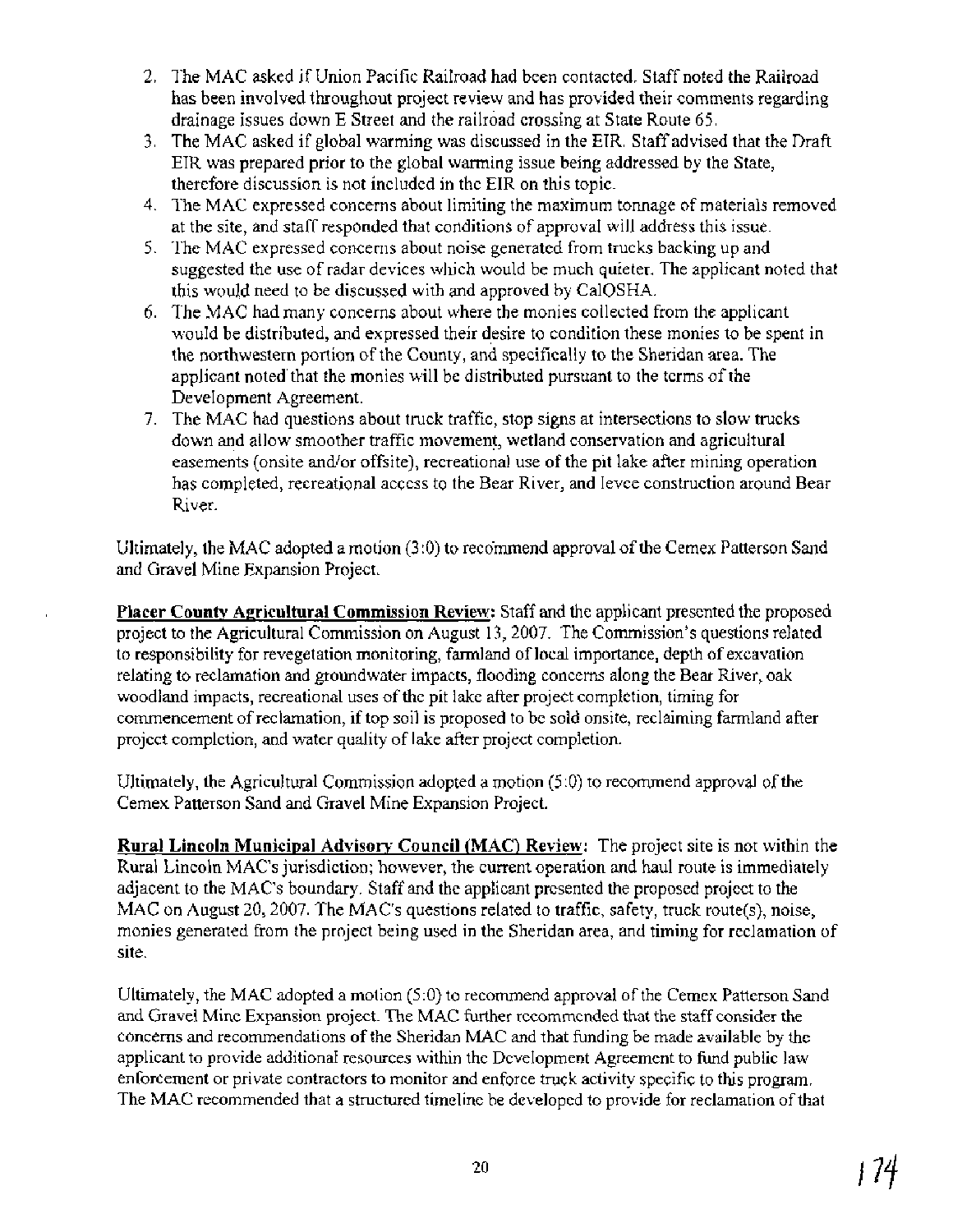area adjacent to Mr. Allgood's property including a start date, mid-project checkpoints and an end date.

Planning Commission Hearing/Action: The Planning Commission reviewed the proposed project at its August 23,2007 public hearing. Commissioner's comments related to traffic, timing for reclamation of the site (especially as it relates to Mr. Allgood's property), the Development Agreement, and use of California Highway Patrol on a contract basis to provide traffic monitoring. The Commission took action to recommend to the Board of Supervisors approval of the project, certification of the Final EIR, approval of the Conditional Use Permit, Reclamation Plan, Rezoning, and Development Agreement. The Commission also recommended a modification of Condition 7 relating to timing of reclaiming the mining pit behind Mr. Allgood's property to begin filling the pit within two weeks, no more than six months to complete the filling to natural grade, and the site to be reclaimed to farmland within one year. The Commission also recommended that the drainage channel behind the Allgood property be repaired.

Ultimately, the Planning Commission adopted a motion (5:0, with the District 3 and District 5 seats being vacant) to recommend to the Board of Supervisors approval of the Cemex Patterson Sand and Gravel Mine Expansion Project with the inclusion to reclaim Mr. Allgood's property within a shorter specific timeframe.

### **CONCLUSIONISTAFF RECOMMENDATION**

The Planning Department forwards the Planning Commission's recommendation that the Board of Supervisors approve the proposed Cemex Patterson Sand and Gravel Mine Expansion project based upon the following series of actions associated with approval of the proposed project:

- 1. **Environmental Impact Report**  Adopt the Resolution Certifying the Final Environmental Impact Report (SCH# 1998052072), Adopting a Statement of Findings, a Statement of Overriding Considerations and a Mitigation Monitoring Plan for the Cemex Patterson Sand and Gravel Mine Expansion Project, Related Entitlements and Development Agreement. The proposed Resolution is attached as Exhibit 1.
- 2. **Conditional Use Permit**  Approve the Conditional Use Permit (PCPA 20070552) for both Placer and Yuba Counties. The proposed findings are attached as Exhibit 2.
- 3. **Reclamation Plan**  Approve the Mine Expansion Reclamation Plan for Cemex Patterson Sand and Gravel dated June 2003 and the Cemex Patterson Sand and Gravel Reclamation Plan Amendment dated July 2007. The proposed findings are attached as Exhibit 3.
- 4. **Rezoning**  Adopt the Ordinance Rezoning certain properties within the Cemex Patterson Sand and Gravel Mine Expansion Project to add the Special Purpose (-SP) and Mineral Reserve (-MR) combining districts. The proposed Ordinance is attached as Exhibit 4.
- *5.* **Development Agreement**  Adopt the Ordinance adopting a Development Agreement for certain properties with the Cemex Patterson Sand and Gravel Mine Expansion Project. The proposed Ordinance is attached as Exhibit 5.